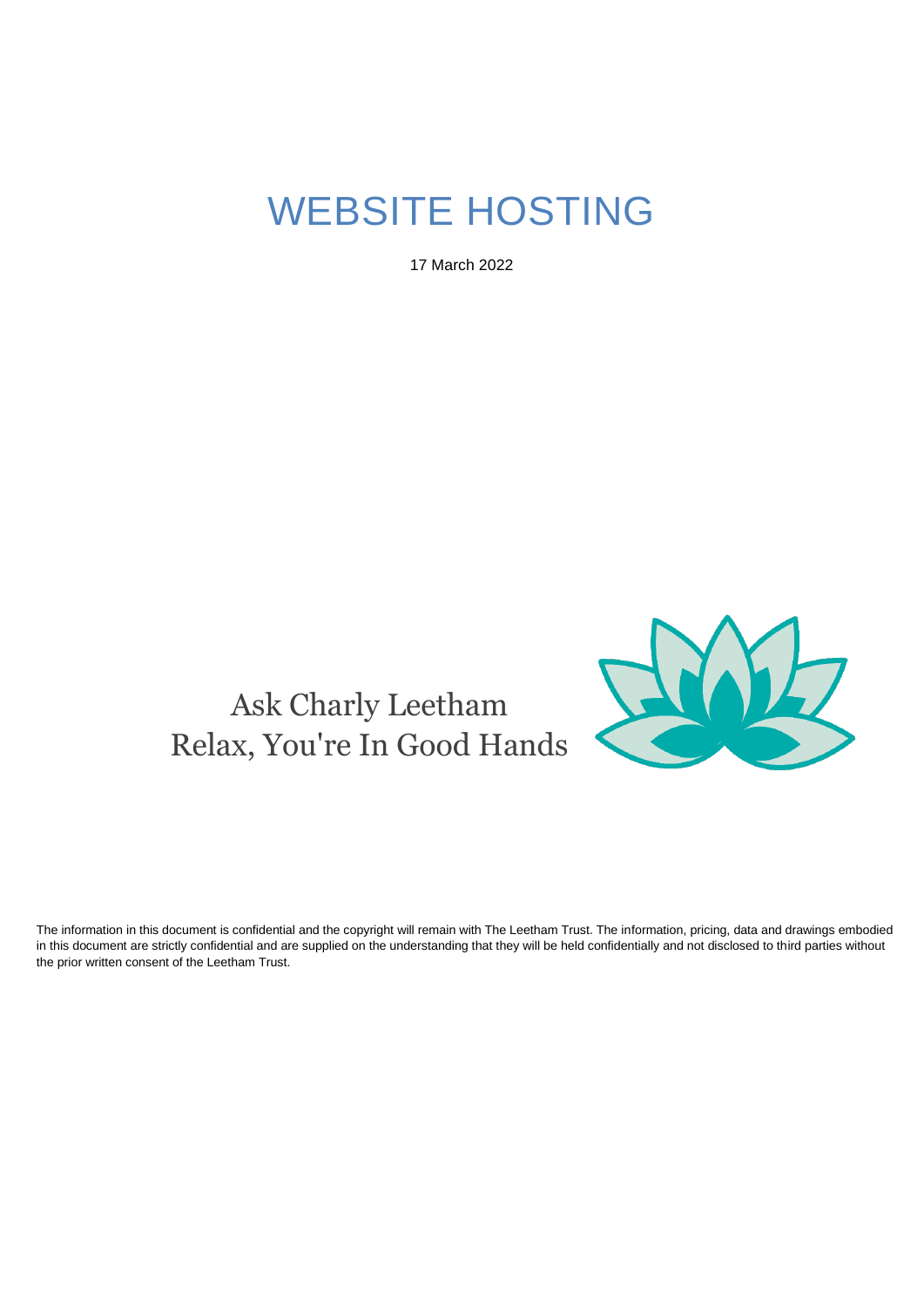

Charly has been designing, developing and managing my website for over 5 years. The strategic insight she brings to the table is above and beyond any other web developer I have worked with. I consider Charly an integral part of the growth of my business and have recommended her to many of my mentoring clients. Charly's logo of 'Relax, you're in good hands' completely embodies the experience I have with her every time.

## *Gabrielle Dolan, Director, Gabrielle Dolan Consulting*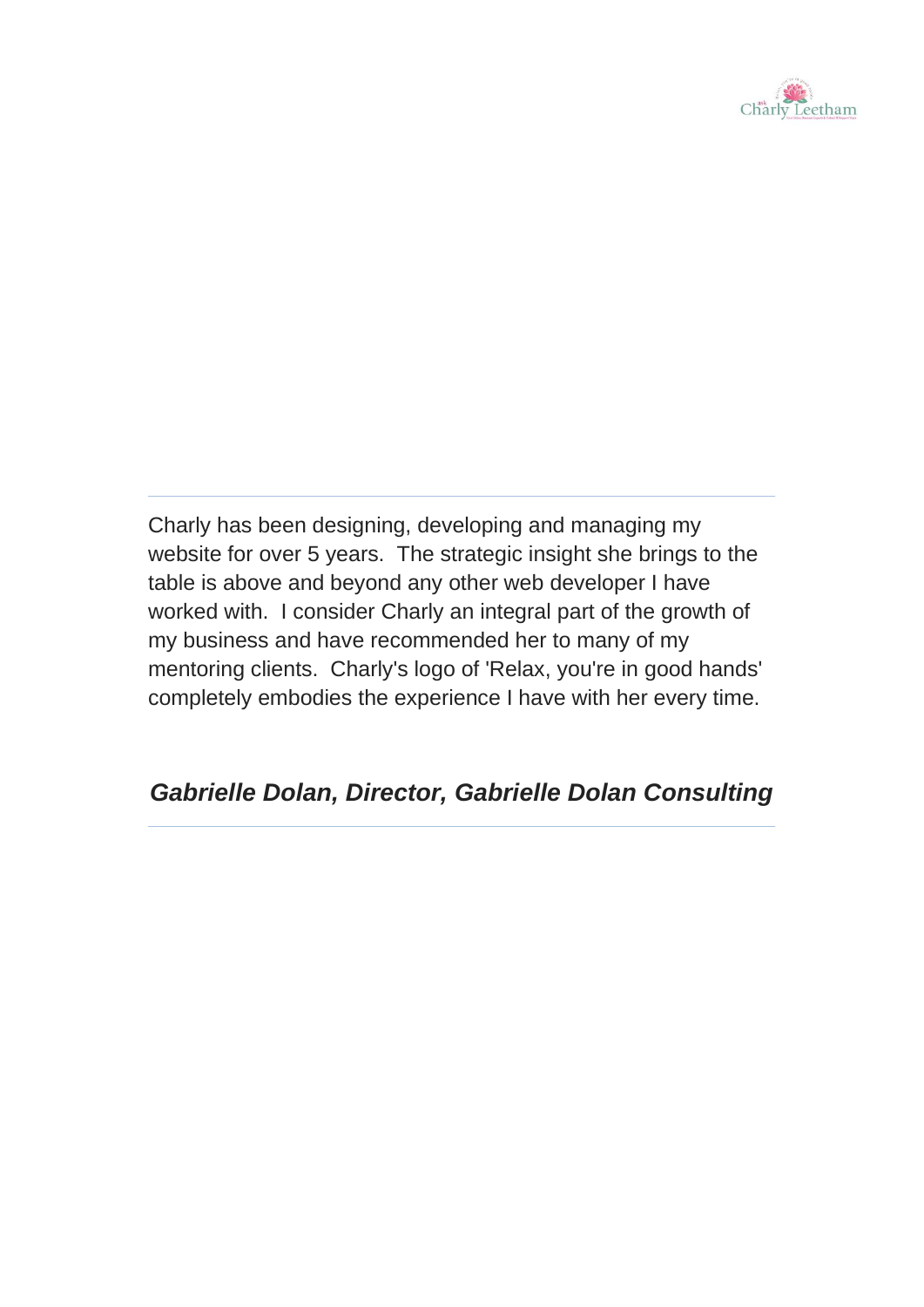

## **CONTENTS**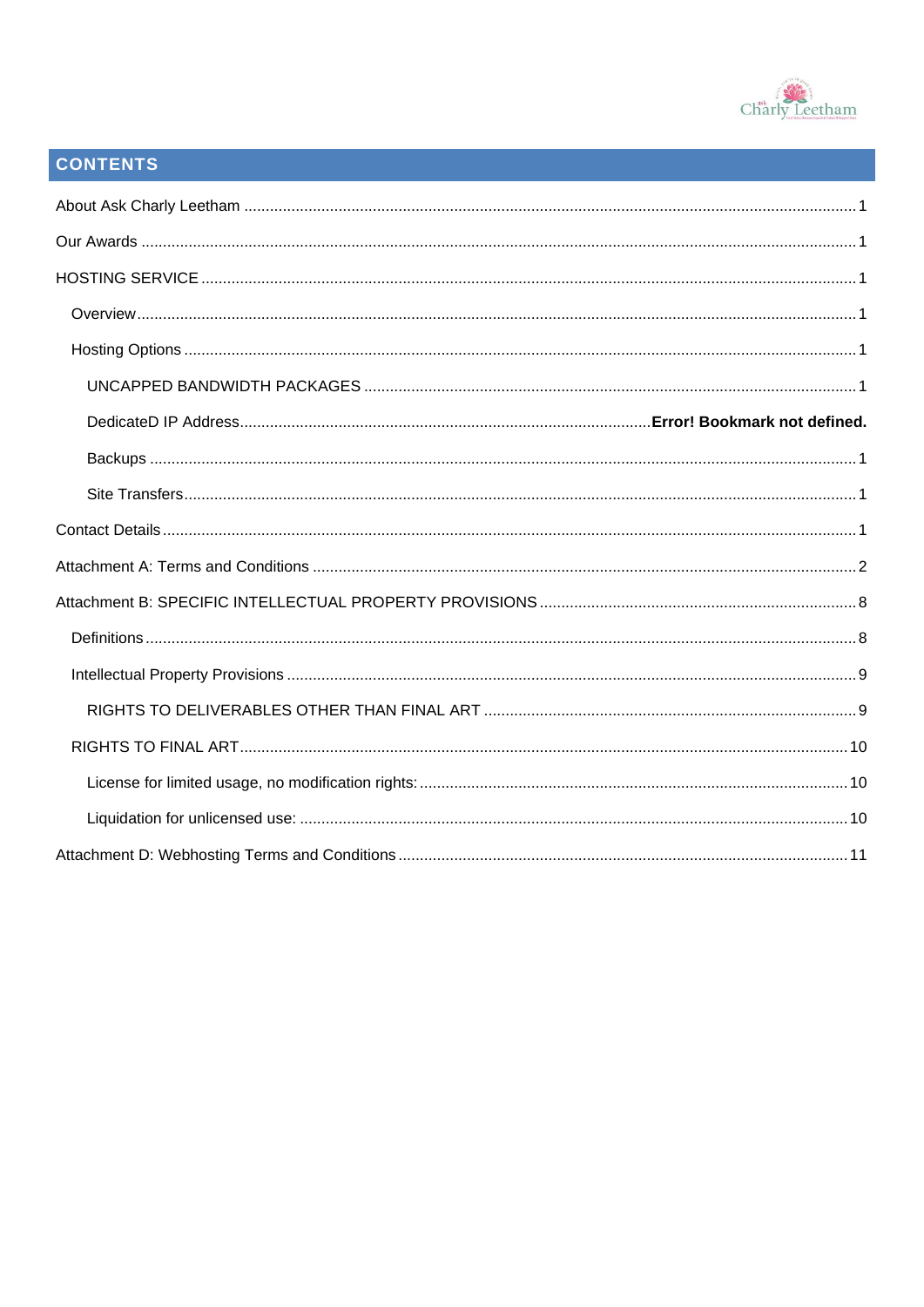

### <span id="page-3-0"></span>**ABOUT ASK CHARLY LEETHAM**

At Ask Charly Leetham, our goal is to assist small business owners realise the power of the Internet as a channel to market their organisations in an appropriate and cost-effective manner.

We help solopreneurs and small businesses map their business processes, plan their web presence, build the web presence and provide ongoing support and advice to help the business grow their Internet presence.

We realise that the purpose of a website is defined by an overall business and marketing strategy. More often than not, a website begins as an online brochure that provides prospects with the feeling that the business is legitimate and provides enough information for them to feel comfortable enough to contact your business for more information. However at times, the website becomes the 'hub' of service delivery processes as well as the business' online brochure. We find that reaching the balance between 'online brochure' and 'business hub' is a fine one and we bring our considerable experience to bear in this process.

At Ask Charly Leetham, we translate the client's visual requirements to a web view that works within the client's budget.

Our Principal, Charly Leetham, has been described as forthright and helps clients discover their real needs for their online presence - sometimes these differ greatly to the "wants" the clients start out with.

We understand that the process of building a website and a web presence is an iterative one, which evolves over time as the business grows or changes and as technologies come into existence.

### <span id="page-3-1"></span>**OUR AWARDS**

We believe that Awards and nominations are a way for our clients to recognise the value that we provide to them. In that light, we are delighted to share that Charly, along with Ask Charly Leetham, has been awarded a number of National and International awards including:

- MCEI Women in Business Marketing Award 2010
- Stevie Awards, Best Entrepreneur Service Businesses Up to 100 Employees, 2011
- Top 100 Women in Ecommerce to Watch by Women in Ecommerce
- Golden Mouse for Website Design by Women in ECommerce
- Being shortlisted multiple times for the Telstra Business Woman of the Year awards.

### <span id="page-3-2"></span>**HOSTING SERVICE**

### <span id="page-3-3"></span>**OVERVIEW**

Our server is located in the US. It is a Virtual Private Server (VPS) that we share amongst our clients. We have optimised it's performance primarily for hosting WordPress Websites and to provide excellent security precautions.

The security on our server will ban anyone who makes multiple failed attempts to login to a WordPress website. This ban will stop them accessing the server in total and is designed to stop those hackers who try multiple sites located on a server.

Databases are stored on a separate server to the web host to reduce the processing load and improve website performance.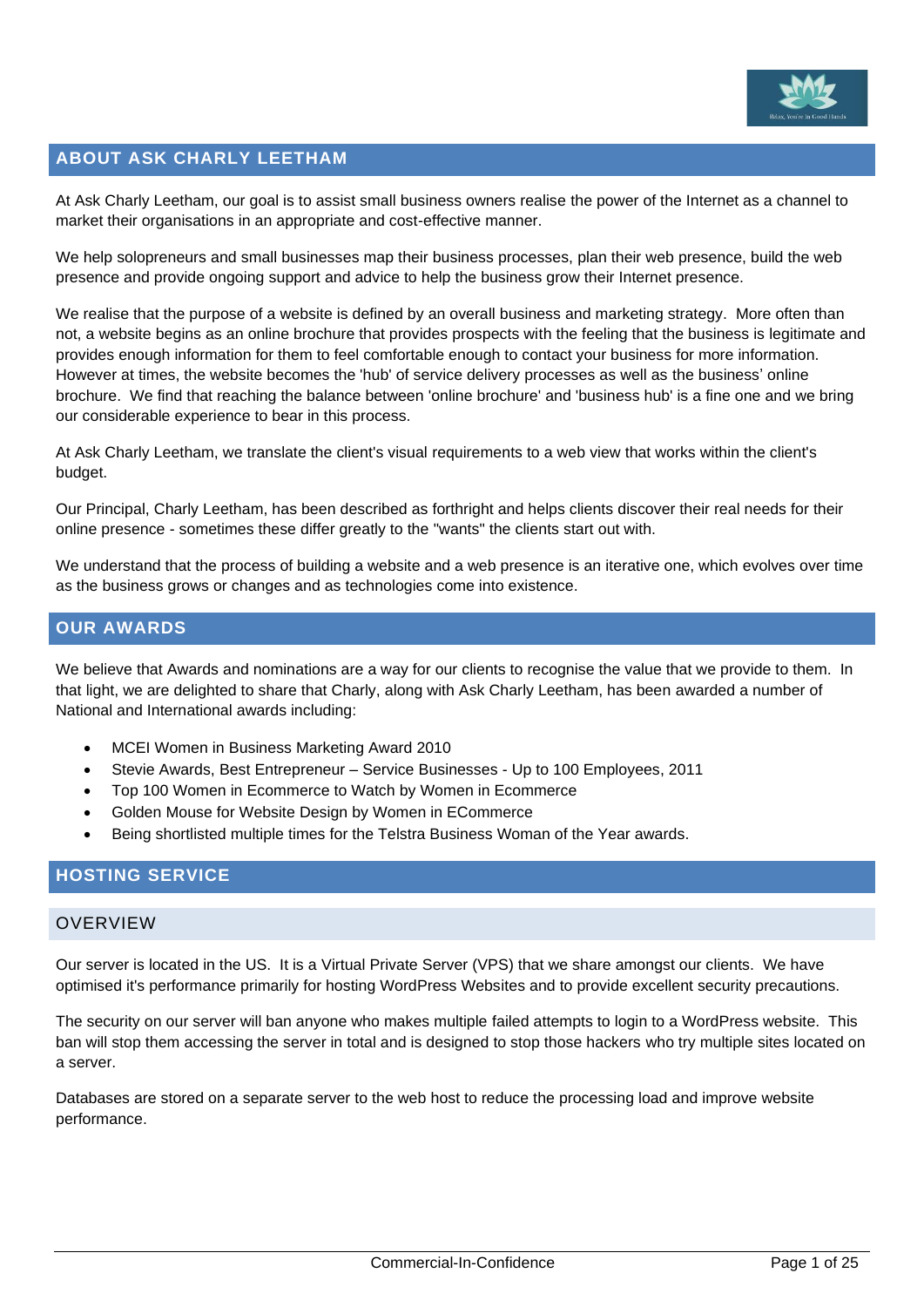

### HOSTING OPTIONS

<span id="page-4-0"></span>

| Package                                                                                    | <b>Shared</b> | <b>Small VPS</b> | <b>Medium VPS</b> | <b>Large VPS</b> |
|--------------------------------------------------------------------------------------------|---------------|------------------|-------------------|------------------|
| Memory                                                                                     | N/A           | 1GB              | 2GB               | 4GB              |
| Disk Quota                                                                                 | 1GB           | 25GB             | 50GB              | 80GB             |
| Data Transfer                                                                              | 3GB           | 1000GB           | 2TB               | 4TB              |
| Data Transfer Capped?<br>Website will stop displaying if data<br>transfer limit is reached | Y             | $\mathsf{N}$     | ${\sf N}$         | N                |
| <b>FTP Accounts</b>                                                                        | Unlimited     | Unlimited        | Unlimited         | Unlimited        |
| MySQL Databases                                                                            | Unlimited     | Unlimited        | Unlimited         | Unlimited        |
| <b>Parked Domains</b>                                                                      | Unlimited     | Unlimited        | Unlimited         | Unlimited        |
| Aliased / Addon Domains                                                                    | Unlimited     | Unlimited        | Unlimited         | Unlimited        |
| <b>Dedicated IP Address</b>                                                                | $\mathsf{N}$  | ${\sf N}$        | ${\sf N}$         | N                |
| <b>SSL Certificate</b>                                                                     | Y             | Y                | Y                 | Y                |
| <b>Monthly Fee</b>                                                                         | n/a           | \$31.00          | \$36.00           | \$45.00          |
| <b>Annual Fee</b><br>Paid annually in advance                                              | \$300.00      | \$310.00         | \$360.00          | \$450.00         |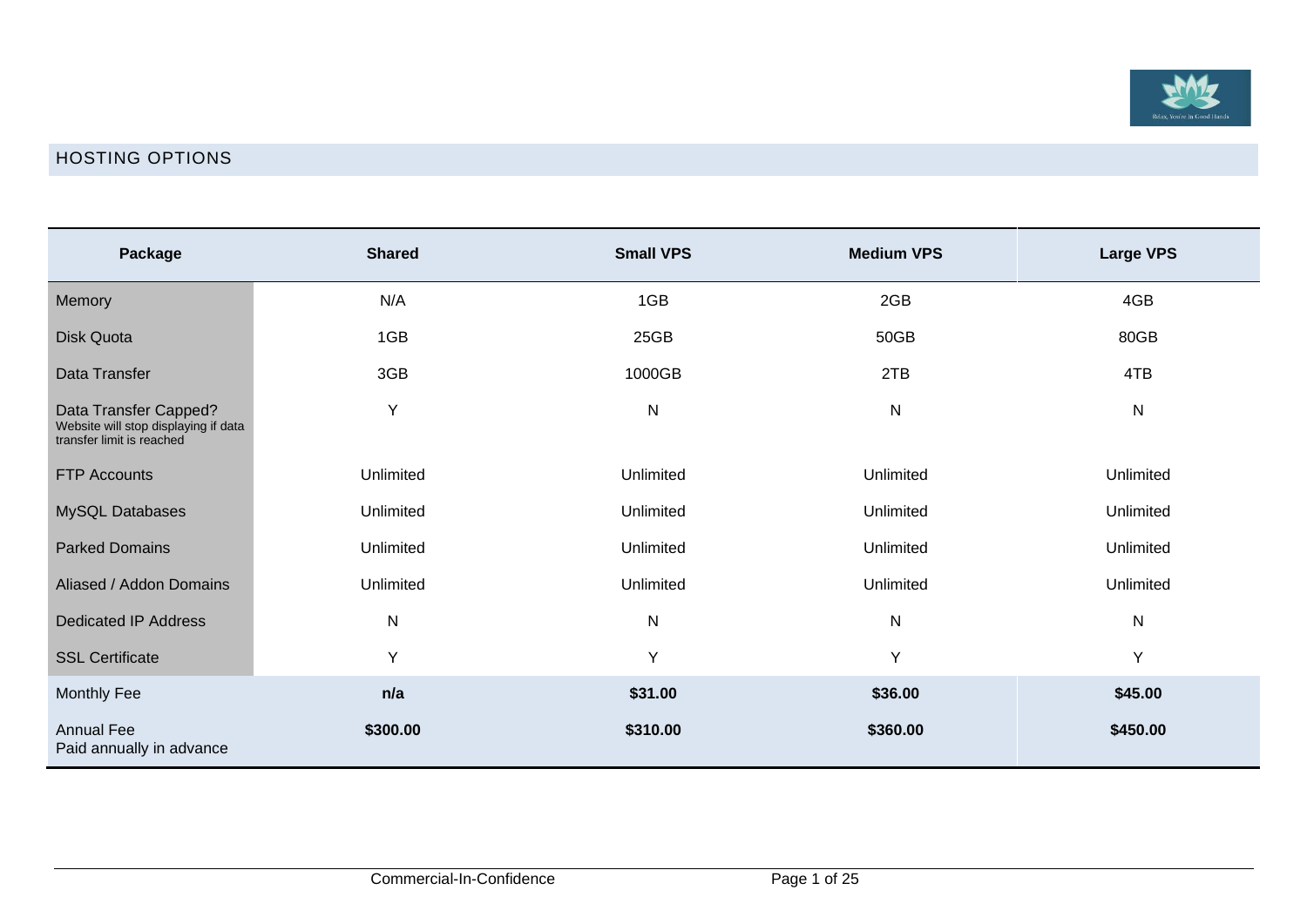

### <span id="page-5-0"></span>UNCAPPED BANDWIDTH PACKAGES

Some of our packages do not cap the bandwidth usage but seek to provide website owners with some certainty around their monthly spend. Packages that do not have a CAPPED limit will be charged excess bandwidth (bandwidth that exceeds the package limit) quarterly in arrears at the current monthly rate.

### <span id="page-5-1"></span>BACKUPS

The webserver is backed up once per week.

**Please note:** That whilst all care is taken, backups can't be guaranteed.

### *A restoration fee of \$80 per backup applies.*

### <span id="page-5-2"></span>SITE TRANSFERS

We will transfer your websites to our hosting platform.

First site transfer is FREE

Subsequent site transfers:

- a) Sites with up to 500 MBytes of data and 1 database: \$80.00
- b) For each every 100 MByte (or part thereof) over 500 MByte: \$10 per MByte
- c) For each additional database: \$10 per database

### <span id="page-5-3"></span>**CONTACT DETAILS**

Ask Charly Leetham (a Leetham Trust project) Unit 5, 7 Nernst Place BANKS ACT 2906 E: helpdesk@askcharlyleetham.com

**ABN:** 57 339 100 878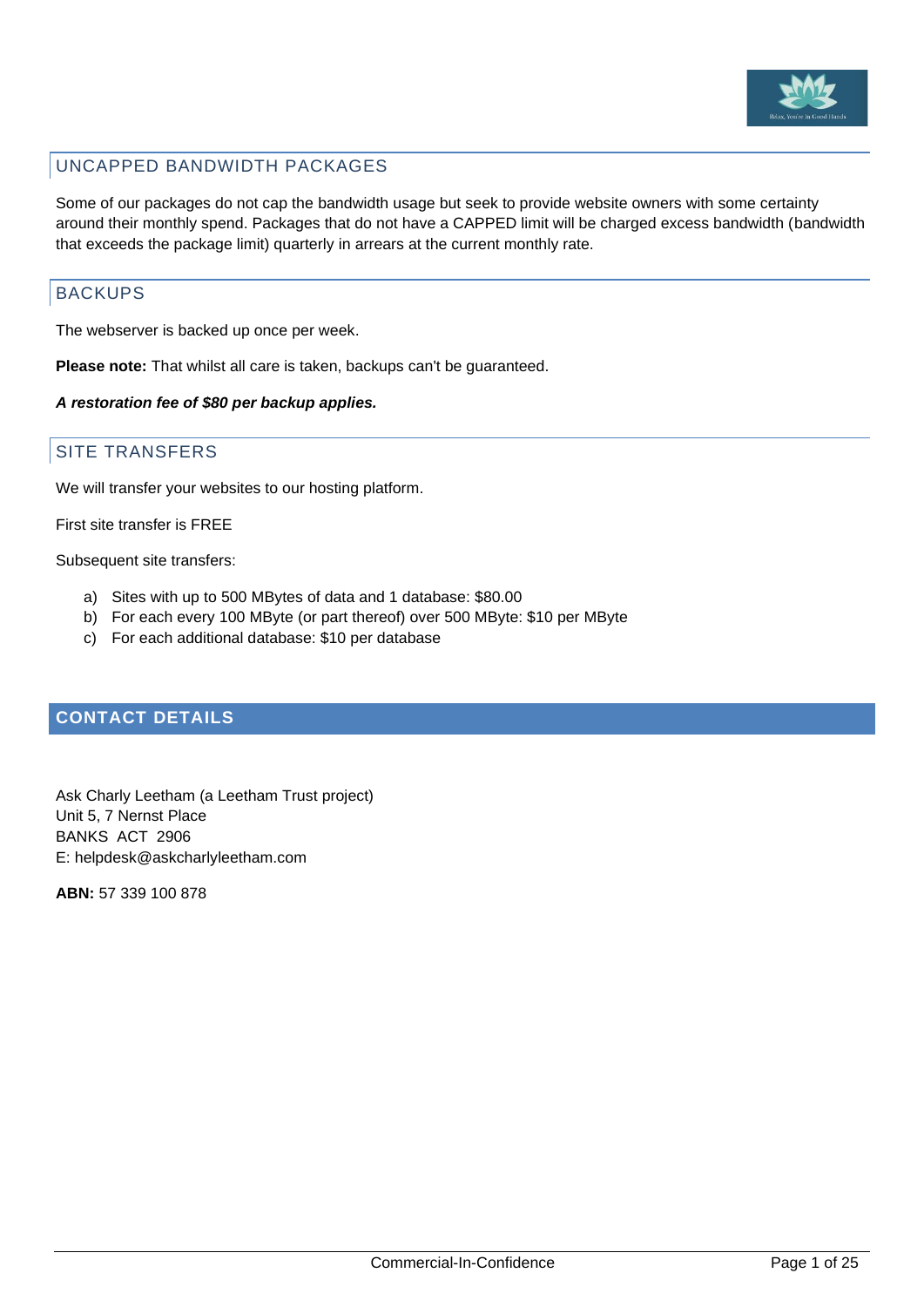

### <span id="page-6-0"></span>**ATTACHMENT A: TERMS AND CONDITIONS**

#### **PREAMBLE**

### **1. Preamble**

- 1.1 All Services of Ask Charly Leetham, whether gratuitous or not, are supplied subject to these Terms and Conditions and:
	- (a) the provisions of Part I shall apply to the provision of all and any Services; and
	- (b) the provisions of Part II shall only apply to. the provision of Web Development Services; and
	- (c) the provisions of Part III shall only apply to the provision of Web Site Hosting Services.

## **2. Definitions**

- 2.1 "A.C.L" shall mean The Leetham Trust T/A Ask Charly Leetham, its successors and assigns or any person acting on behalf of and with the authority of The Leetham Trust T/A Ask Charly Leetham.
- 2.2 "Client" shall mean the Client (or any person acting on behalf of and with the authority of the Client) as described on any quotation, work authorisation or other form as provided by A.C.L to the Client.
- 2.3 "Guarantor" means that person (or persons) who agrees to be liable for the debts of the Client on a principal debtor basis.
- 2.4 "Web Site" means the Client's location which is accessible on the internet through the worldwide web and which provides multimedia content via a graphical user interface.
- 2.5 "Services" shall mean all Services supplied by A.C.L to the Client, and includes any advice or recommendations (and where the context so permits shall include any supply of Materials as hereinafter defined).
- 2.6 "Materials" shall mean all data, graphics, pictures, trademarks, software and other materials to be incorporated in the Web Site (including, but not limited to), user data created by the operation of the Web Site (and where the context so permits shall include any supply of Services as defined above).
- 2.7 "Prohibited Content" means any content on a Web Site that:
	- is, or could reasonably be considered to be, in breach of the Broadcast Services Amendment (Online Service) Act 1999 (Cth); the Trade Practices Act 1974 (Cth); or any other applicable law or applicable industry code; or
	- (b) contains, or could reasonably be considered to contain, any misrepresentations; or is, or could reasonably be considered to be, misleading or deceptive, likely to mislead or deceive or otherwise unlawful; or
	- (c) is, or could reasonably be considered to be, in breach of any person's Intellectual Property rights.
- 2.8 <sup>"P</sup>rice" shall mean the Price payable for the Services as agreed between A.C.L and the Client in accordance with clause [5](#page-6-1) of this contract.

#### **3. The Commonwealth Trade Practices Act 1974 ("TPA") and Fair Trading Acts ("FTA")**

3.1 Nothing in this agreement is intended to have the effect of contracting out of any applicable provisions of the TPA or the FTA in each of the States and Territories of Australia, except to the extent permitted by those Acts where applicable.

#### **4. Acceptance**

- 4.1 Any instructions received by A.C.L from the Client for the supply of Services and/or the Client's acceptance of Services supplied by A.C.L shall constitute acceptance of the terms and conditions contained herein.
- 4.2 Where more than one Client has entered into this agreement, the Clients shall be jointly and severally liable for all payments of the Price.
- 4.3 Upon acceptance of these terms and conditions by the Client the terms and conditions are binding and can only be amended with the written consent of A.C.L.
- 4.4 The Client shall give A.C.L not less than fourteen (14) days prior written notice of any proposed change of ownership of the Client or any change in the Client's name and/or any other change in the Client's details (including but not limited to, changes in the Client's address, facsimile number, or business practice). The Client shall be liable for any loss incurred by A.C.L as a result of the Client's failure to comply with this clause.
- <span id="page-6-1"></span>4.5 Services are supplied by A.C.L only on the terms and conditions of trade herein to the exclusion of anything to the contrary in the terms of the Client's order notwithstanding that any such order is placed on terms that purport to override these terms and conditions of trade.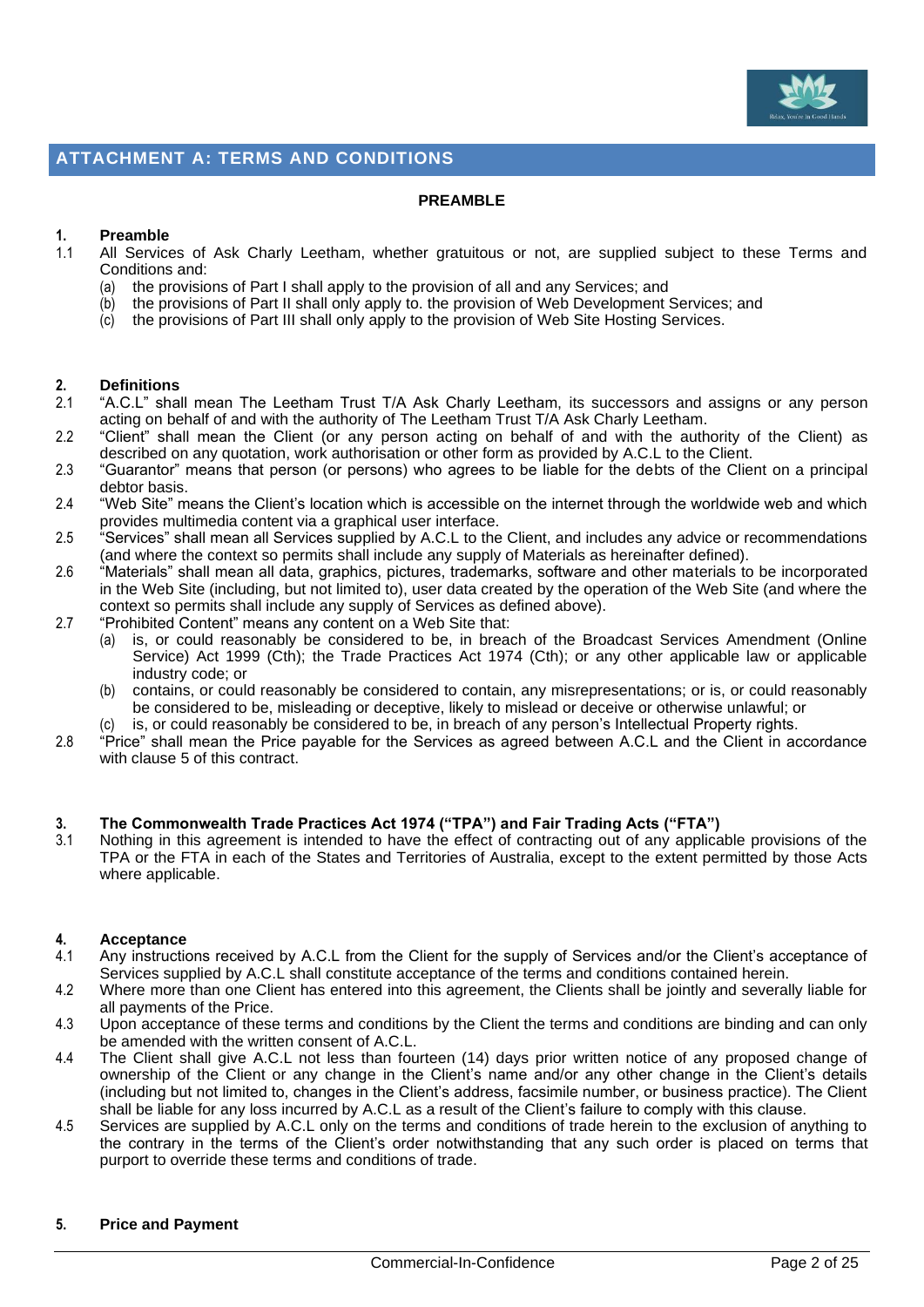

- 5.1 At A.C.L's sole discretion the Price shall be either:
	- (a) as indicated on invoices provided by A.C.L to the Client in respect of Services supplied; or
	- (b) A.C.L's current Price as at the date of the delivery of the Services calculated by A.C.L's current hourly labour rate; or
	- (c) A.C.L's quoted Price (subject to clause [5.2\)](#page-7-0) which shall be binding upon A.C.L provided that the Client shall accept A.C.L's quotation in writing within thirty (30) days.
- <span id="page-7-0"></span>5.2 A.C.L reserves the right to change the Price in the event of a variation to A.C.L's quotation. Any variation from the plan of scheduled Services or specifications will be charged for on the basis of A.C.L's quotation and will be shown as variations on the invoice. Payment for all variations must be made in full at their time of completion.
- 5.3 At A.C.L's sole discretion, payment shall be made in accordance with the specified payment plan. The Client acknowledges that first instalment must be receipted by A.C.L prior to the commencement of the Services. A.C.L shall not be held responsible for any subsequent delay in completion of the Services where payment of any instalment is not made by the Client.
- 5.4 A.C.L may submit a detailed payment claim at intervals not less than one month for Services performed up to the end of each month. The value of Services so performed shall include the reasonable value of authorised variations and the value of Materials provided by A.C.L but not yet installed on the Client's Web Site.
- 5.5 At A.C.L's sole discretion a non-refundable deposit of fifty percent (50%) may be required.
- 5.6 Time for payment shall be of the essence and will be stated on the invoice or any other forms. If no time is stated then payment shall be due fourteen (14) days following the date of the invoice.
- 5.7 Payment will be made by cash, or by cheque, or by bank cheque, or by Visa or MasterCard (plus a surcharge of up to two and a half percent (2.5%) of the Price), or by direct credit, or by PayPal, or by any other method as agreed to between the Client and A.C.L.
- 5.8 GST and other taxes and duties that may be applicable shall be added to the Price except when they are expressly included in the Price.

#### **6. Delivery of Services**

- 6.1 The failure of A.C.L to deliver shall not entitle either party to treat this contract as repudiated.<br>6.2 A.C.L. shall not be liable for any loss or damage whatsoever due to failure by A.C.L. to delive
- 6.2 A.C.L shall not be liable for any loss or damage whatsoever due to failure by A.C.L to deliver the Services (or any of them) promptly or at all where due to circumstances beyond the control of A.C.L.

### **7. Risk**

7.1 If A.C.L retains ownership of the Services nonetheless, all risk for the Services passes to the Client on delivery.

#### **8. Errors and Omissions**

8.1 The Client shall inspect the Services on delivery and shall within seven (7) days of delivery (time being of the essence) notify A.C.L of any alleged defect, shortage in quantity, errors, omissions or failure to comply with the description or quote. The Client shall afford A.C.L an opportunity to inspect the Services within a reasonable time following such notification if the Client believes the Services are defective in any way. If the Client shall fail to comply with these provisions, the Services shall be conclusively presumed to be in accordance with the terms and conditions and free from any defect or damage. For defective Services, which A.C.L has agreed in writing that the Client is entitled to reject, A.C.L's liability is limited to either (at A.C.L's discretion) replacing the Services or rectifying the Services, except where the Client has acquired Services as a consumer within the meaning of the Trade Practices Act 1974 (CWlth) or the Fair Trading Acts of the relevant state or territories of Australia, and is therefore also entitled to, at the consumer's discretion either a refund of the Price of the Services, rectification of the Services, or replacement of the Services.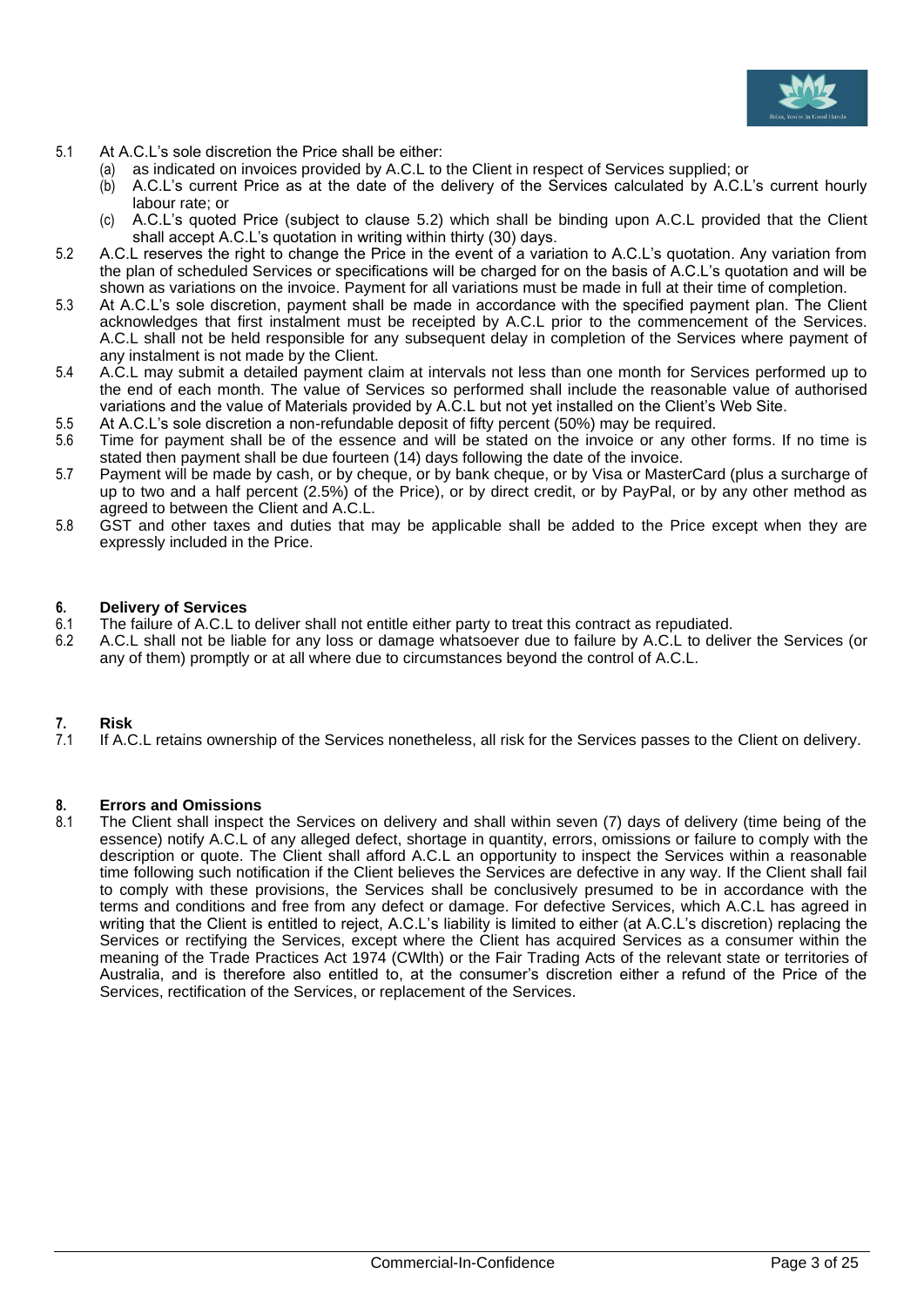

### **9. Title**

- 9.1 It is the intention of A.C.L and agreed by the Client that property in the Materials shall not pass until:
	- (a) The Client has paid all amounts owing for the particular Materials, and
		- (b) The Client has met all other obligations due by the Client to A.C.L in respect of all contracts between A.C.L and the Client, and that where practicable the Materials shall be kept separate until A.C.L shall have received payment and all other obligations of the Client are met.
- 9.2 Receipt by A.C.L of any form of payment other than cash shall not be deemed to be payment until that form of payment has been honoured, cleared or recognised and until then A.C.L's ownership of rights in respect of the Materials shall continue.
- 9.3 It is further agreed that:
	- until such time as ownership of the Materials shall pass from A.C.L to the Client A.C.L may give notice in writing to the Client to return the Materials or any of them to A.C.L. Upon such notice the rights of the Client to obtain ownership or any other interest in the Materials shall cease.
	- (b) A.C.L shall have the right of stopping the Materials in transit whether or not delivery has been made; and
	- (c) If the Client fails to return the Materials to A.C.L then A.C.L or A.C.L's agent may (as the invitee of the Client) enter upon and into land, premises of Web Site owned, occupied or used by the Client, or any premises where the Materials are situated and take possession of the Materials.
	- (d) the Client shall not deal with the money of A.C.L in any way which may be adverse to A.C.L.
	- (e) the Client shall not charge the Materials in any way nor grant nor otherwise give any interest in the Materials while they remain the property of A.C.L.
	- (f) A.C.L may require payment of the Price or the balance of the Price due together with any other amounts due from the Client to A.C.L arising out of these terms and conditions, and A.C.L may take any lawful steps to require payment of the amounts due and the Price.

### **10. Intellectual Property**

- 10.1 Notwithstanding anything herein, the Intellectual Property rights in A.C.L's Materials and A.C.L's routines do not vest in the Client and there is no assignment of the Intellectual Property rights in A.C.L's Materials or A.C.L's routines to the Client. A.C.L hereby grants to the Client an irrevocable, non-exclusive and non-transferable licence to use and reproduce A.C.L's Materials and A.C.L's routines for the purposes of this agreement only.
- 10.2 The Client warrants that all designs or instructions to A.C.L will not cause A.C.L to infringe any patent, registered design or trademark in the execution of the Clients order.
- 10.3 Where A.C.L has provided photographic or graphical (digital or otherwise) images for the Client, at A.C.Ls sole discretion any such images may be subject to ongoing licence payments for use of such images. The period of any such licence is determined by A.C.L from time to time.

#### **11. Default and Consequences of Default**

- 11.1 Interest on overdue invoices shall accrue daily from the date when payment becomes due, until the date of payment, at a rate of two and a half percent (2.5%) per calendar month (and at A.C.L's sole discretion such interest shall compound monthly at such a rate) after as well as before any judgment.
- 11.2 In the event that the Client's payment is dishonoured for any reason the Client shall be liable for any dishonour fees incurred by A.C.L.
- 11.3 If the Client defaults in payment of any invoice when due, the Client shall indemnify A.C.L from and against all costs and disbursements incurred by A.C.L in pursuing the debt including legal costs on a solicitor and own client basis and A.C.L's collection agency costs.
- 11.4 Without prejudice to any other remedies A.C.L may have, if at any time the Client is in breach of any obligation (including those relating to payment), A.C.L may suspend or terminate the supply of Services to the Client (which shall include the deactivation of the Web Site and/or the Web Site being deemed completed, whether or not it complies with the Client's specifications and/or A.C.L's quotation) and any of its other obligations under the terms and conditions. A.C.L will not be liable to the Client for any loss or damage the Client suffers because A.C.L has exercised its rights under this clause.
- 11.5 If any account remains overdue after thirty (30) days then an amount of the greater of twenty dollars (\$20.00) or ten percent (10%) of the amount overdue (up to a maximum of two hundred dollars (\$200.00)) shall be levied for administration fees which sum shall become immediately due and payable.
- 11.6 Without prejudice to A.C.L's other remedies at law A.C.L shall be entitled to cancel all or any part of any order of the Client which remains unfulfilled and all amounts owing to A.C.L shall, whether or not due for payment, become immediately payable in the event that:
	- (a) any money payable to A.C.L becomes overdue, or in A.C.L's opinion the Client will be unable to meet its payments as they fall due; or
	- (b) the Client becomes insolvent, convenes a meeting with its creditors or proposes or enters into an arrangement with creditors, or makes an assignment for the benefit of its creditors; or
	- (c) a receiver, manager, liquidator (provisional or otherwise) or similar person is appointed in respect of the Client or any asset of the Client.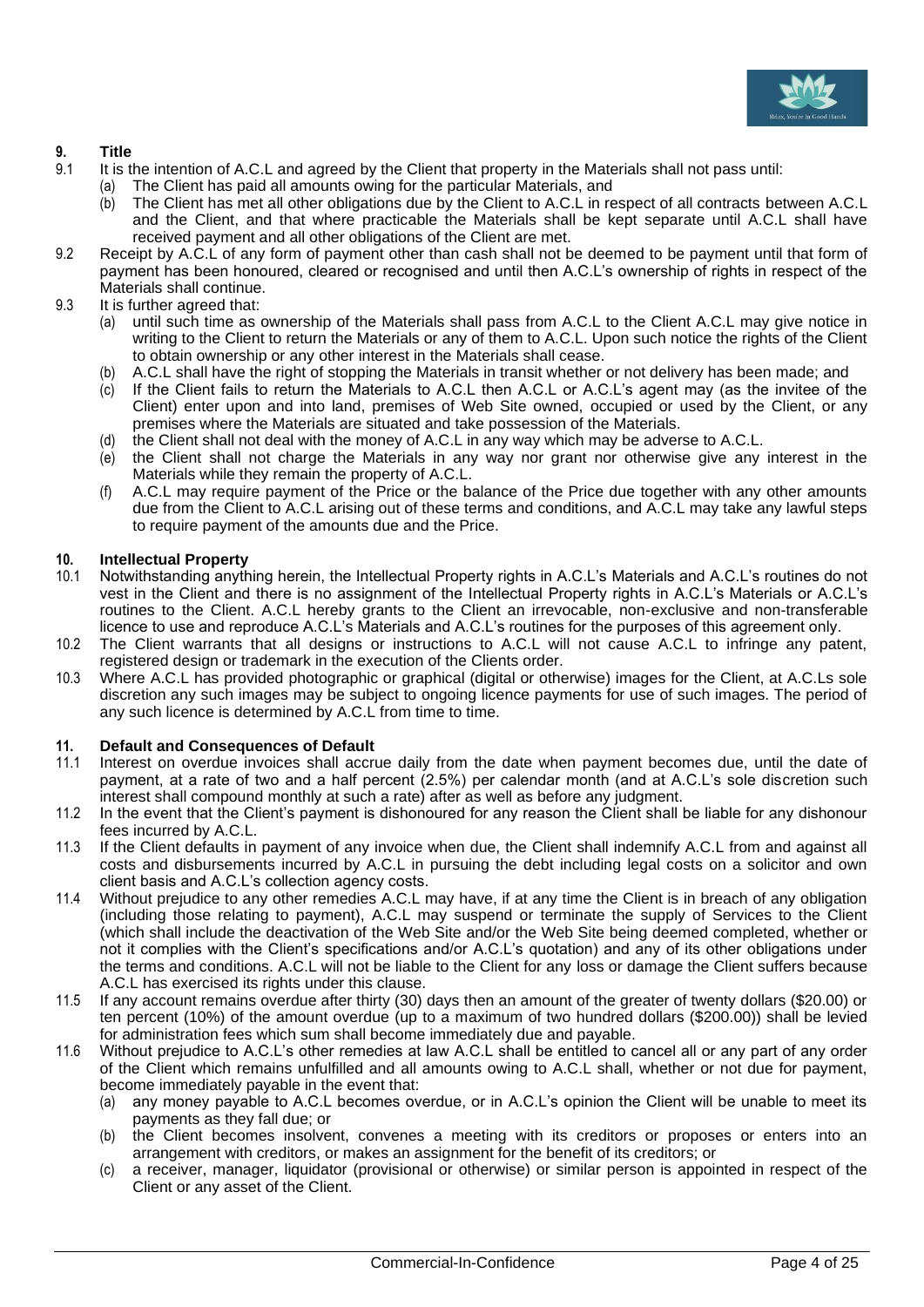

### **12. Security and Charge**

- <span id="page-9-0"></span>12.1 Despite anything to the contrary contained herein or any other rights which A.C.L may have howsoever:
	- where the Client and/or the Guarantor (if any) is the owner of land, realty or any other asset capable of being charged, both the Client and/or the Guarantor agree to mortgage and/or charge all of their joint and/or several interest in the said land, realty or any other asset to A.C.L or A.C.L's nominee to secure all amounts and other monetary obligations payable under these terms and conditions. The Client and/or the Guarantor acknowledge and agree that A.C.L (or A.C.L's nominee) shall be entitled to lodge where appropriate a caveat, which caveat shall be withdrawn once all payments and other monetary obligations payable hereunder have been met.
	- (b) should A.C.L elect to proceed in any manner in accordance with this clause and/or its sub-clauses, the Client and/or Guarantor shall indemnify A.C.L from and against all A.C.L's costs and disbursements including legal costs on a solicitor and own client basis.
	- (c) the Client and/or the Guarantor (if any) agree to irrevocably nominate constitute and appoint A.C.L or A.C.L's nominee as the Client's and/or Guarantor's true and lawful attorney to perform all necessary acts to give effect to the provisions of this clause [12.1.](#page-9-0)

### **13. Cancellation**

- 13.1 A.C.L may cancel any contract to which these terms and conditions apply or cancel delivery of Services at any time before the Services are delivered by giving written notice to the Client. On giving such notice A.C.L shall repay to the Client any sums paid in respect of the Price. A.C.L shall not be liable for any loss or damage whatsoever arising from such cancellation.
- 13.2 In the event that the Client cancels delivery of Services the Client shall be liable for any loss incurred by A.C.L (including, but not limited to, any loss of profits) up to the time of cancellation.

### **14. Privacy Act 1988**

- 14.1 The Client and/or the Guarantor/s (herein referred to as the Client) agree for A.C.L to obtain from a credit reporting agency a credit report containing personal credit information about the Client in relation to credit provided by A.C.L.
- 14.2 The Client agrees that A.C.L may exchange information about the Client with those credit providers either named as trade referees by the Client or named in a consumer credit report issued by a credit reporting agency for the following purposes:
	- (a) to assess an application by the Client; and/or
	- (b) to notify other credit providers of a default by the Client; and/or
	- (c) to exchange information with other credit providers as to the status of this credit account, where the Client is in default with other credit providers; and/or
	- (d) to assess the creditworthiness of the Client.

The Client understands that the information exchanged can include anything about the Client's creditworthiness, credit standing, credit history or credit capacity that credit providers are allowed to exchange under the Privacy Act 1988.

- 14.3 The Client consents to A.C.L being given a consumer credit report to collect overdue payment on commercial credit (Section 18K(1)(h) Privacy Act 1988).
- 14.4 The Client agrees that personal credit information provided may be used and retained by A.C.L for the following purposes (and for other purposes as shall be agreed between the Client and A.C.L or required by law from time to time):
	- (a) the provision of Services; and/or
	- (b) the marketing of Services by A.C.L, its agents or distributors; and/or
	- $\langle c \rangle$  analysing, verifying and/or checking the Client's credit, payment and/or status in relation to the provision of Services; and/or
	- (d) processing of any payment instructions, direct debit facilities and/or credit facilities requested by the Client; and/or
	- (e) enabling the daily operation of Client's account and/or the collection of amounts outstanding in the Client's account in relation to the Services.
- 14.5 A.C.L may give information about the Client to a credit reporting agency for the following purposes:
	- (a) to obtain a consumer credit report about the Client;
	- (b) allow the credit reporting agency to create or maintain a credit information file containing information about the Client.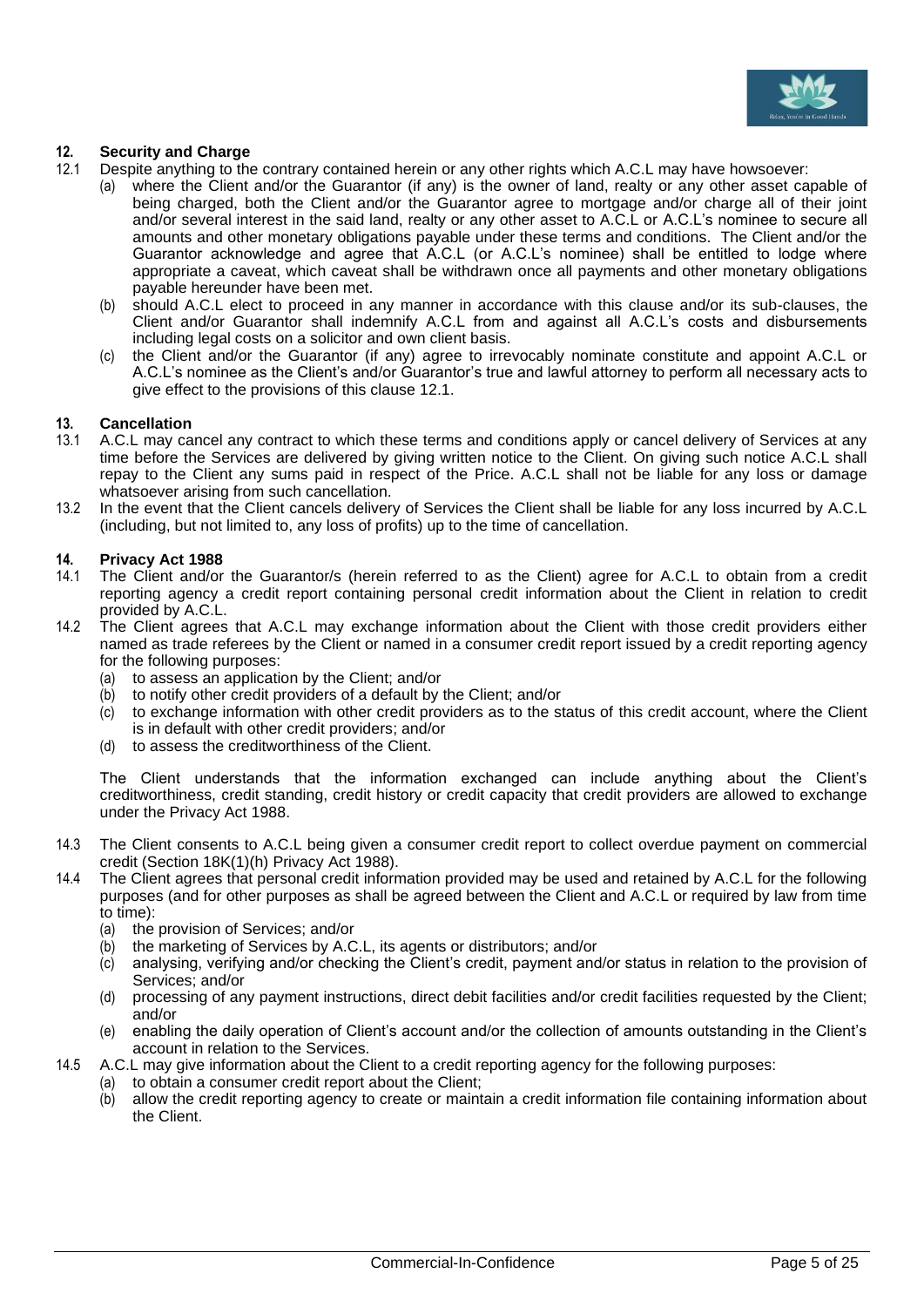

- 14.6 The information given to the credit reporting agency may include:
	- (a) personal particulars (the Client's name, sex, address, previous addresses, date of birth, name of employer and driver's licence number;
	- (b) details concerning the Client's application for credit or commercial credit and the amount requested;
	- (c) advice that A.C.L is a current credit provider to the Client;
	- (d) advice of any overdue accounts, loan repayments, and/or any outstanding monies owing which are overdue by more than sixty (60) days, and for which debt collection action has been started;
	- (e) that the Client's overdue accounts, loan repayments and/or any outstanding monies are no longer overdue in respect of any default that has been listed;
	- (f) information that, in the opinion of A.C.L, the Client has committed a serious credit infringement (that is, fraudulently or shown an intention not to comply with the Clients credit obligations);
	- (g) advice that cheques drawn by the Client for one hundred dollars (\$100) or more, have been dishonoured more than once;
	- (h) that credit provided to the Client by A.C.L has been paid or otherwise discharged.

## **15. General**

- If any provision of these terms and conditions shall be invalid, void, illegal or unenforceable the validity, existence, legality and enforceability of the remaining provisions shall not be affected, prejudiced or impaired.
- 15.2 These terms and conditions and any contract to which they apply shall be governed by the laws of Australian Capital Territory (ACT) and are subject to the jurisdiction of the courts of ACT.
- 15.3 A.C.L shall be under no liability whatsoever to the Client for any indirect and/or consequential loss and/or expense (including loss of profit) suffered by the Client arising out of a breach by A.C.L of these terms and conditions.
- 15.4 In the event of any breach of this contract by A.C.L the remedies of the Client shall be limited to damages which under no circumstances shall exceed the Price of the Services.
- 15.5 The Client shall not be entitled to set off against, or deduct from the Price, any sums owed or claimed to be owed to the Client by A.C.L nor to withhold payment of any invoice because part of that invoice is in dispute.
- 15.6 A.C.L may license or sub-contract all or any part of its rights and obligations without the Client's consent.
- 15.7 A.C.L reserves the right to review these terms and conditions at any time. If, following any such review, there is to be any change to these terms and conditions, then that change will take effect from the date on which A.C.L notifies the Client of such change.
- 15.8 Neither party shall be liable for any default due to any act of God, war, terrorism, strike, lock-out, industrial action, fire, flood, storm or other event beyond the reasonable control of either party.
- 15.9 The failure by A.C.L to enforce any provision of these terms and conditions shall not be treated as a waiver of that provision, nor shall it affect A.C.L's right to subsequently enforce that provision.

### **PART II: DEVELOPMENT OF THE WEB SITE**

#### **16. A.C.L's Responsibilities**

- 16.1 Upon acceptance of A.C.L's quotation, and in accordance with this agreement, A.C.L will:
	- (a) use its best endeavours to develop the Web Site in accordance with the Client's specifications; and
	- (b) negotiate and procure third party agreements on behalf of the Client, where necessary.

#### **17. Client's Responsibilities**

- 17.1 The Client will, in addition to any other obligations expressed in this agreement, have the following responsibilities:
	- (a) provision of all data to be incorporated into the Web Site; and (b) provision of logos, designs, graphic and related Materials to be
	- provision of logos, designs, graphic and related Materials to be incorporated into the Web Site; and
	- (c) provision of any other information, ideas or suggestions which are to be expressly considered by A.C.L in developing the Web Site.
- 17.2 The Client will ensure that A.C.L is given such information and assistance as A.C.L reasonably requires to enable A.C.L to construct and maintain the Web Site.
- 17.3 A.C.L will not be responsible for, and accepts no liability for, any deficiency or alleged deficiency in the Web Site which is attributable to:
	- (a) incorrect information provided by the Client, either pursuant to this clause or otherwise; or
	- (b) failure by the Client to provide relevant information, either pursuant to this clause or otherwise; or
	- (c) any third party Materials used by A.C.L in creation of the Web Site.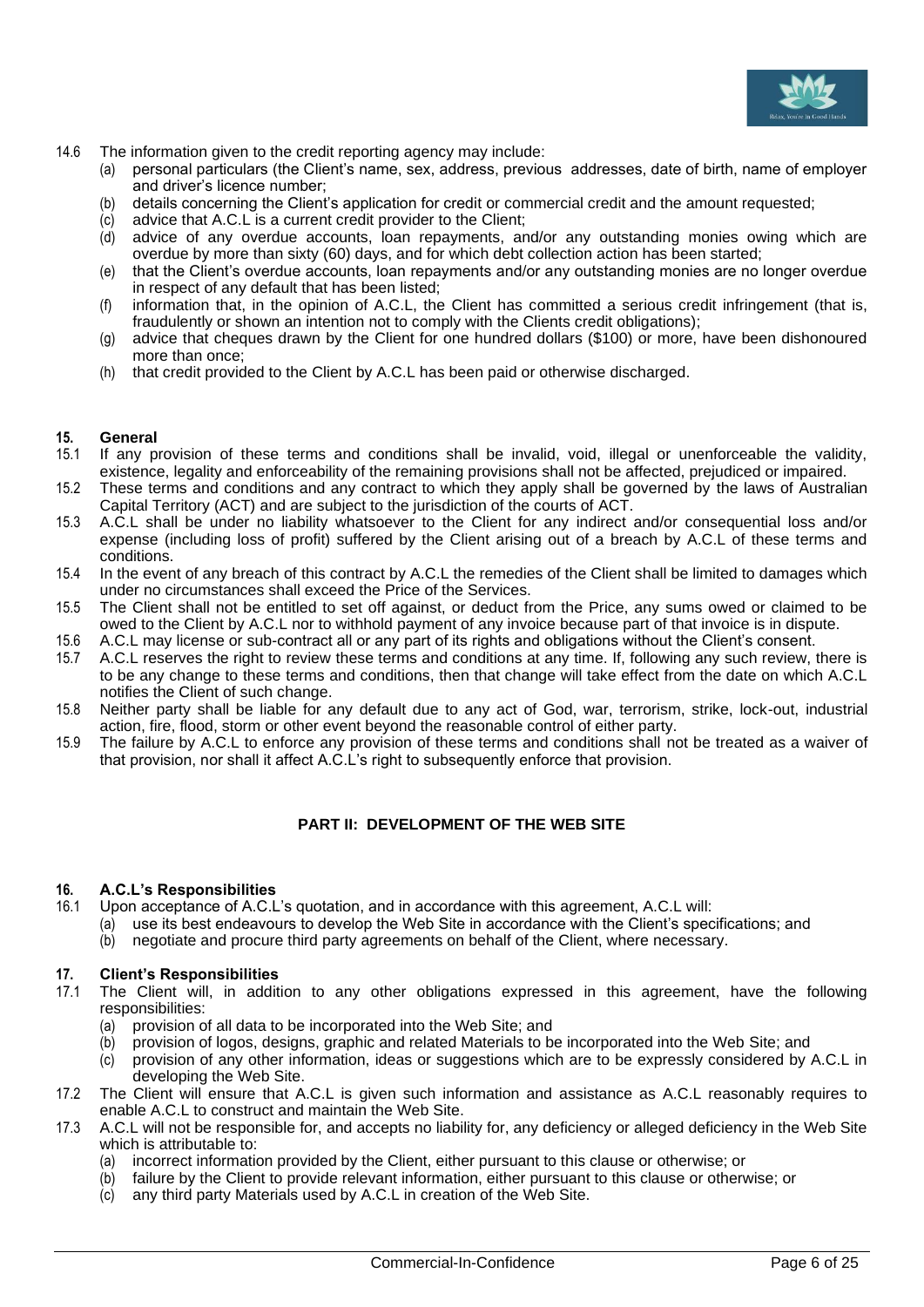

### **18. Maintenance Services**

- 18.1 Subject to clause [18.2,](#page-11-0) A.C.L will provide Maintenance Services to the Web Site in accordance with the terms and conditions set out in A.C.L's maintenance schedule.
- <span id="page-11-0"></span>18.2 The Client will procure all necessary authorisations, licences and consents to enable A.C.L to have access to the Web Site in order to provide the Maintenance Services.

### **PART III: WEB SITE HOSTING**

## **19. A.C.L's Responsibilities**

- A.C.L will, at its sole cost and expense:
	- (a) install the Client's Materials on A.C.L's Webserver; and
	- (b) host the Web Site on A.C.L's Webserver; and
	- (c) ensure that from the live date:
		- (i) sufficient capacity is maintained on A.C.L's Webserver to enable users access to the Web Site in a timely manner; and
		- (ii) the Web Site is accessible to users in accordance with the service levels (subject to reasonable downtime for server maintenance, which shall be notified to the Client prior to the commencement of the downtime or maintenance in accordance with clause 19.[1\(d\)\)](#page-11-1).
	- (d) provide the Client with reasonable access to the Web Site to perform maintenance services.
- <span id="page-11-1"></span>19.2 A.C.L shall not be responsible for:
	- (a) the alteration or amendment, or the granting of permission to any person to alter or amend the Web Site without the written consent of the Client; or
	- (b) posting or displaying on the Web Site any advertisement, sponsorship or promotion without the written consent of the Client; or
	- (c) using any user data for marketing, referral or other purposes except as expressly authorised by this agreement; or
	- (d) sub-licensing, renting, time-sharing, leasing, lending or granting any rights to use the Web Site; or
	- (e) the assignment, transference or authorisation of anyone else to exercise the rights in any licence granted pursuant to this agreement.

#### **20. Client's Responsibilities**

- 20.1 The Client will, at its sole cost and expense:
	- (a) develop and maintain the Web Site;
		- (b) provide Materials to A.C.L, in such form as reasonably prescribed by A.C.L from time to time, and hereby grants A.C.L a non-exclusive, worldwide, irrevocable licence to use the Materials for the purposes of hosting the Web Site;
		- do all things reasonably necessary to enable A.C.L to host the Web Site on A.C.L's Webserver;
		- (d) ensure that the Materials supplied to A.C.L do not contain:
			- (i) Prohibited Content or a link to any other site that contains Prohibited Content. In the event the Client fails to adhere to this clause, A.C.L shall be entitled to deactivate the Web Site or refuse the provision of Services to the Client; or
			- (ii) any viruses, trojan horses, worms, time bombs or any other software program or routine designed for or capable of interfering with the operation of the hosting Services.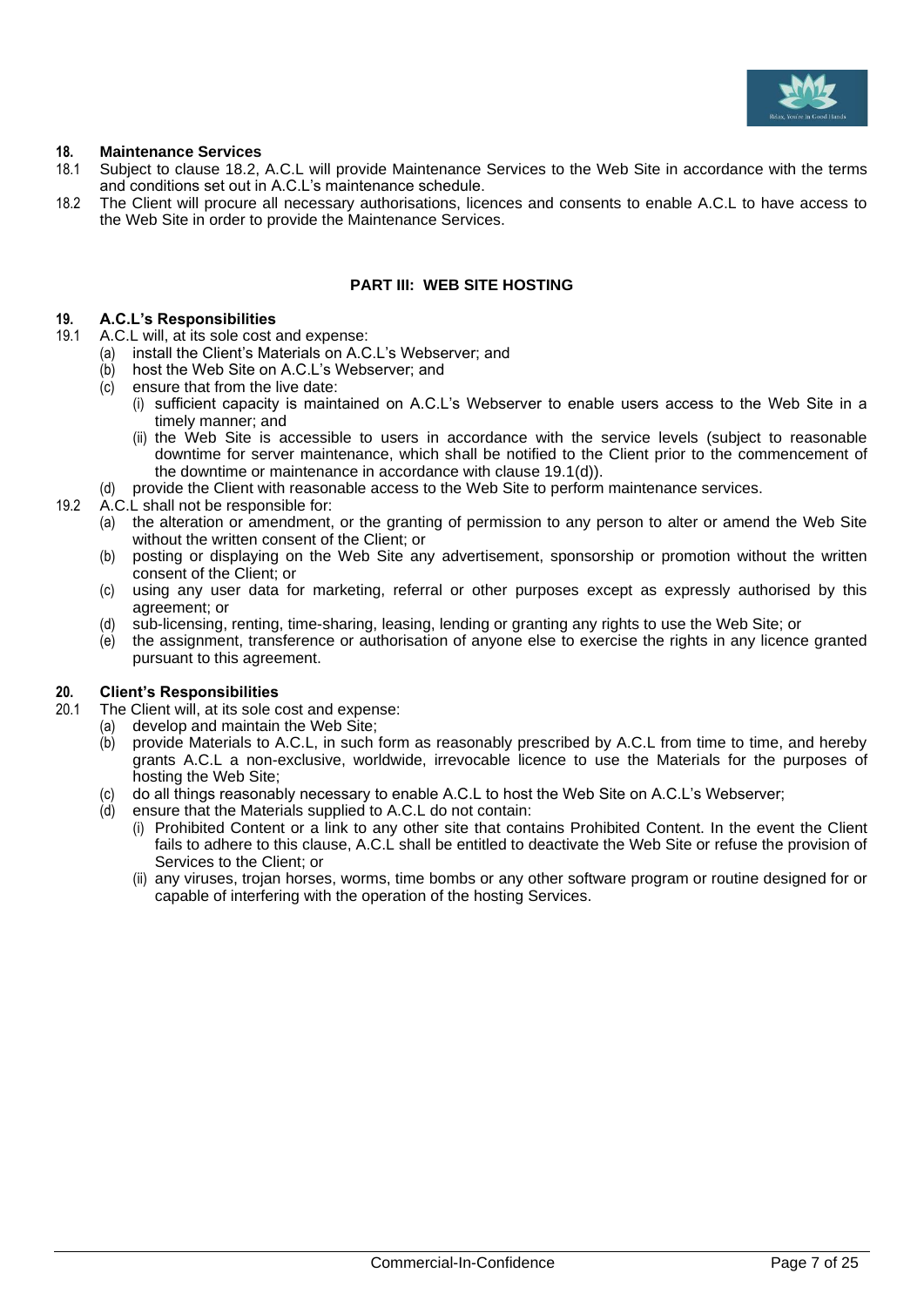

### <span id="page-12-0"></span>**ATTACHMENT B: SPECIFIC INTELLECTUAL PROPERTY PROVISIONS**

### <span id="page-12-1"></span>DEFINITIONS

**Client Content** means all materials, information, photography, writings and other creative content provided by Client for use in the preparation of and/or incorporation in the Deliverables.

**Copyrights** means the property rights in original works of authorship, expressed in a tangible medium of expression, as defined and enforceable under U.S. or the prevailing country's, Copyright Law.

**Deliverables** means the services and work product specified in the Proposal to be delivered by SUBCONTRACTOR to Client, in the form and media specified in the Proposal.

**Designer Tools** means all design tools developed and/or utilized by SUBCONTRACTOR in performing the Services, including without limitation pre-existing and newly developed software including source code, Web authoring tools, type fonts, and application tools, together with any other software, or other inventions whether or not patentable, and general non-copyrightable concepts such as website design, architecture, layout, navigational and functional elements.

**Final Art** means all creative content developed or created by SUBCONTRACTOR, or commissioned by SUBCONTRACTOR, exclusively for the Project and incorporated into and delivered as part of the Final Deliverables, including and by way of example, not limitation, any and all visual designs, visual elements, graphic design, illustration, photography, animation, sounds, typographic treatments and text, modifications to Client Content, and SUBCONTRACTORS selection, arrangement and coordination of such elements together with Client Content and/or Third Party Materials.

**Final Deliverables** means the final versions of Deliverables provided by SUBCONTRACTOR and accepted by Client.

**Third Party Materials** means proprietary third party materials which are incorporated into the Final Deliverables, including without limitation stock photography or illustration.

**Preliminary Works** means all artwork including, but not limited to, concepts, sketches, visual presentations, or other alternate or preliminary designs and documents developed by SUBCONTRACTOR and which may or may not be shown and or delivered to Client for consideration but do not form part of the Final Art.

**Services** means all services and the work product to be provided to Client by SUBCONTRACTOR as described and otherwise further defined in the Proposal.

**Trademarks** means trade names, words, symbols, designs, logos or other devices or designs used in the Final Deliverables to designate the origin or source of the goods or services of Client.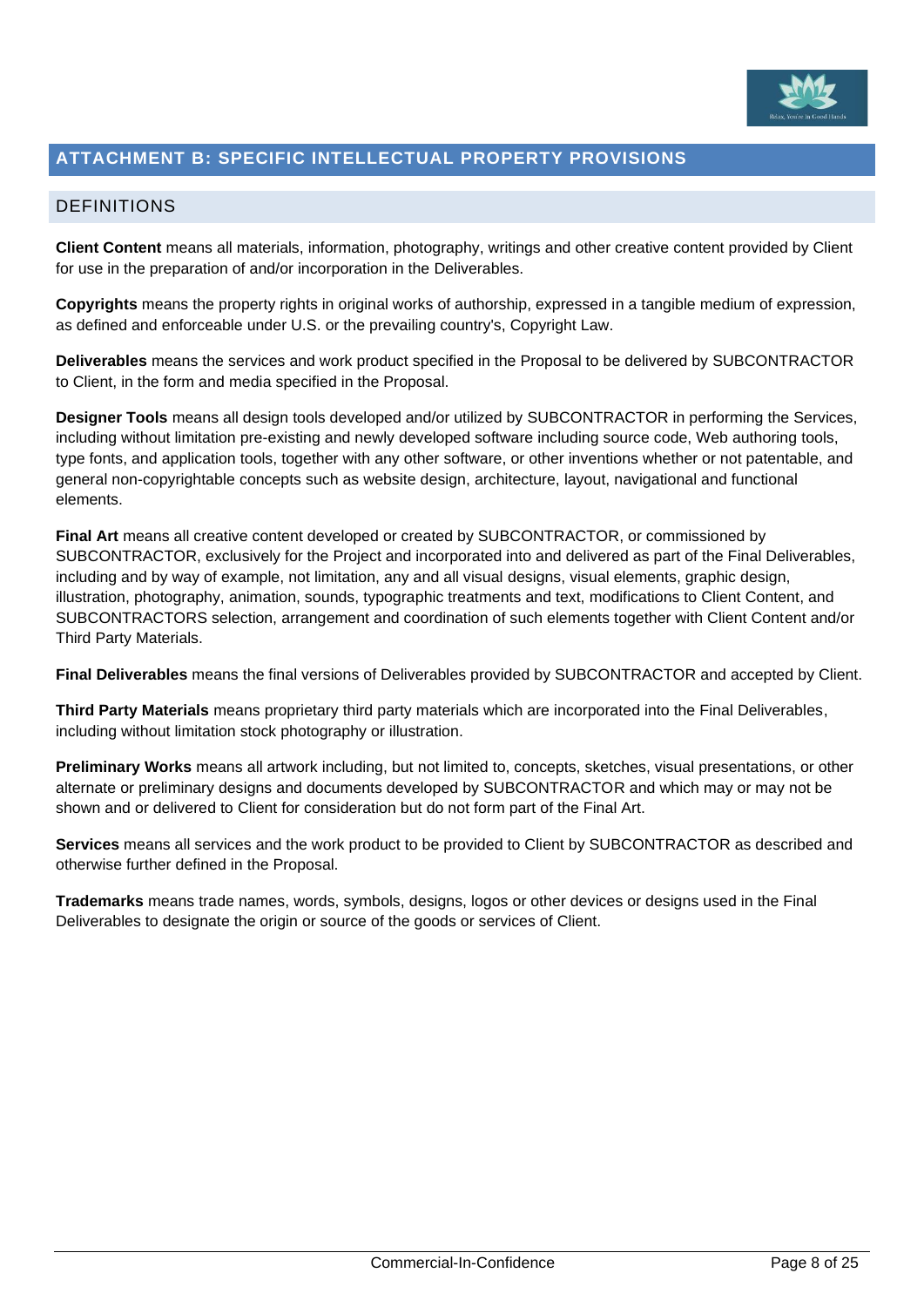

### <span id="page-13-0"></span>INTELLECTUAL PROPERTY PROVISIONS

### <span id="page-13-1"></span>RIGHTS TO DELIVERABLES OTHER THAN FINAL ART

**Client Content.** Client Content, including all pre-existing Trademarks, shall remain the sole property of Client or its respective suppliers, and Client or its suppliers shall be the sole owner of all rights in connection therewith. Client hereby grants to ASK CHARLY LEETHAM a nonexclusive, nontransferable license to use, reproduce, modify, display and publish the Client Content solely in connection with ASK CHARLY LEETHAM's performance of the Services and limited promotional uses of the Deliverables as authorized in this Agreement.

Third Party Materials. All Third Party Materials are the exclusive property of their respective owners. ASK CHARLY LEETHAM shall inform Client of all Third Party Materials that may be required to perform the Services or otherwise integrated into the Final Art. Under such circumstances ASK CHARLY LEETHAM shall inform Client of any need to license, at Client's expense, and unless otherwise provided for by Client, Client shall obtain the license(s) necessary to permit Client's use of the Third Party Materials consistent with the usage rights granted herein. In the event Client fails to properly secure or otherwise arrange for any necessary licenses or instructs the use of Third Party Materials, Client hereby indemnifies, saves and holds harmless ASK CHARLY LEETHAM from any and all damages, liabilities, costs, losses or expenses arising out of any claim, demand, or action by a third party arising out of Client's failure to obtain copyright, trademark, publicity, privacy, defamation or other releases or permissions with respect to materials included in the Final Art.

**Preliminary Works**. ASK CHARLY LEETHAM retains all rights in and to all Preliminary Works. Client shall return all Preliminary Works to ASK CHARLY LEETHAM within 30 days of completion of the Services and all rights in and to any Preliminary Works shall remain the exclusive property of ASK CHARLY LEETHAM.

**Original Artwork.** ASK CHARLY LEETHAM retains all right and title in and to any original artwork comprising Final Art, including all rights to display or sell such artwork. Client shall return all original artwork to ASK CHARLY LEETHAM within 30 days of completion of the Services.

**Trademarks.** Upon completion of the Services and expressly conditioned upon full payment of all fees, costs and outof- pocket expenses due, ASK CHARLY LEETHAM assigns to Client all ownership rights, including any copyrights, in and to any artworks or designs comprising the works created by ASK CHARLY LEETHAM for use by Client as a Trademark.

ASK CHARLY LEETHAM shall cooperate with Client and shall execute any additional documents reasonably requested by Client to evidence such assignment. Client shall have sole responsibility for ensuring that any proposed trademarks or Final Deliverables intended to be a Trademark are available for use in commerce and federal registration and do not otherwise infringe the rights of any third party. Client hereby indemnifies, saves and holds harmless ASK CHARLY LEETHAM from any and all damages, liabilities, costs, losses or expenses arising out of any claim, demand, or action by any third party alleging any infringement arising out of Client's use and/or failure to obtain rights to use or use of the Trademark.

**Designer Tools.** All Designer Tools are and shall remain the exclusive property of ASK CHARLY LEETHAM. ASK CHARLY LEETHAM hereby grants to Client a nonexclusive, nontransferable (other than the right to sublicense such uses to Client's web hosting or internet service providers), perpetual, worldwide license to use the Designer Tools solely to the extent necessary with the Final Deliverables for the Project. Client may not directly or indirectly, in any form or manner, decompile, reverse engineer, create derivative works or otherwise disassemble or modify any Designer Tools comprising any software or technology of ASK CHARLY LEETHAM.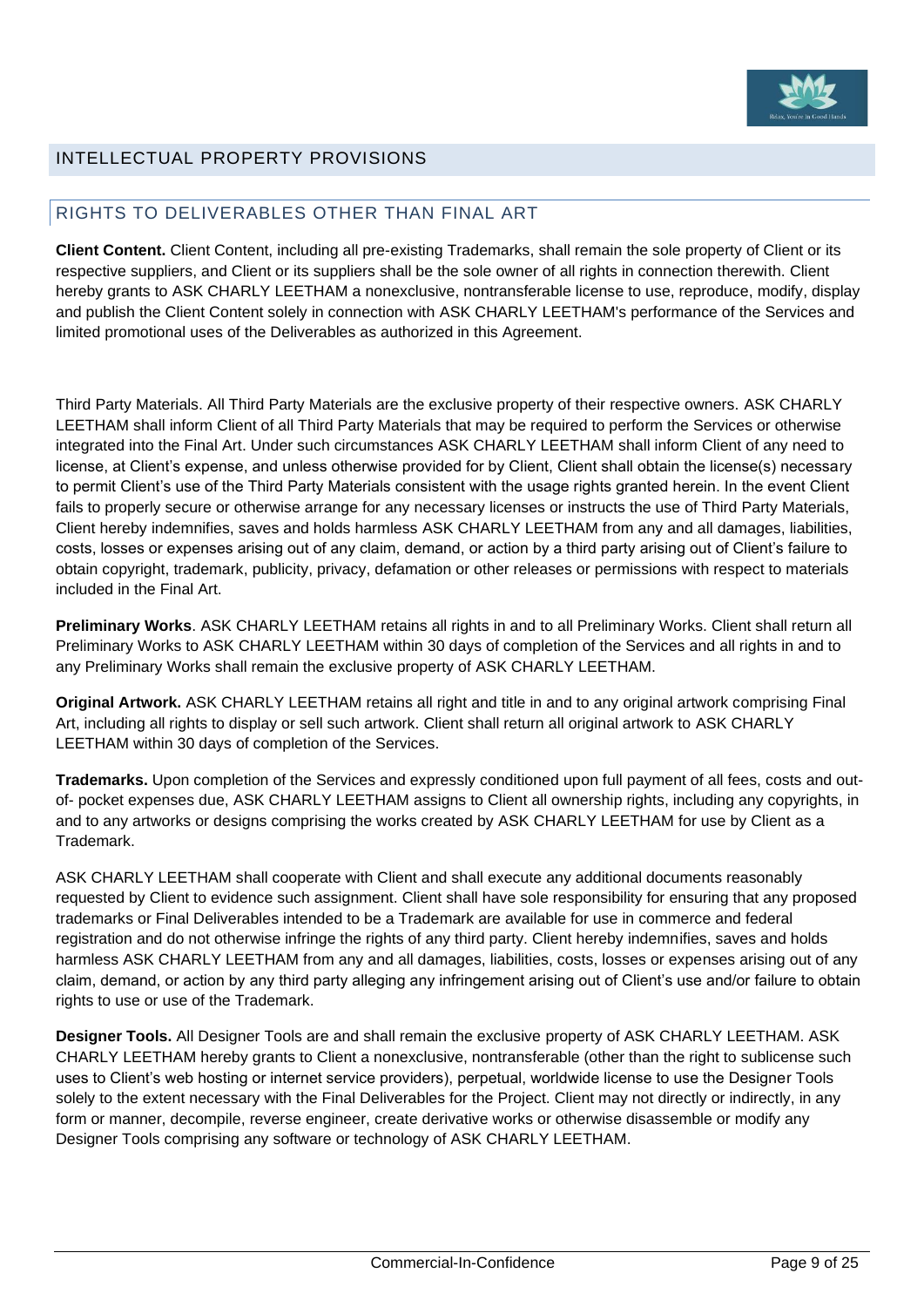

### <span id="page-14-0"></span>RIGHTS TO FINAL ART

### <span id="page-14-1"></span>LICENSE FOR LIMITED USAGE, NO MODIFICATION RIGHTS:

Upon completion of the Services, and expressly subject to full payment of all fees, costs and out-of-pocket expenses due, ASK CHARLY LEETHAM grants to Client the rights in the Final Art as set forth below. Any additional uses not identified herein require an additional license and may require an additional fee. All other rights are expressly reserved by ASK CHARLY LEETHAM. The rights granted to Client are for the usage of the Final Art in its original form only. Client may not crop, distort, manipulate, reconfigure, mimic, animate, create derivative works or extract portions or in any other manner, alter the Final Art.

### <span id="page-14-2"></span>LIQUIDATION FOR UNLICENSED USE:

Client's use of the Final Art shall be limited to the usage rights granted herein for the Project only. Use of the Final Art, Deliverables or any derivative works thereof by Client at any other time or location, or for another project or outside the scope of the rights granted herein require an additional fee and ASK CHARLY LEETHAM shall be entitled to further compensation equal to Extra Compensation% of the original Project fee unless otherwise agreed in writing by both parties. In the event of non-payment, ASK CHARLY LEETHAM shall be entitled to pursue all remedies under law and equity.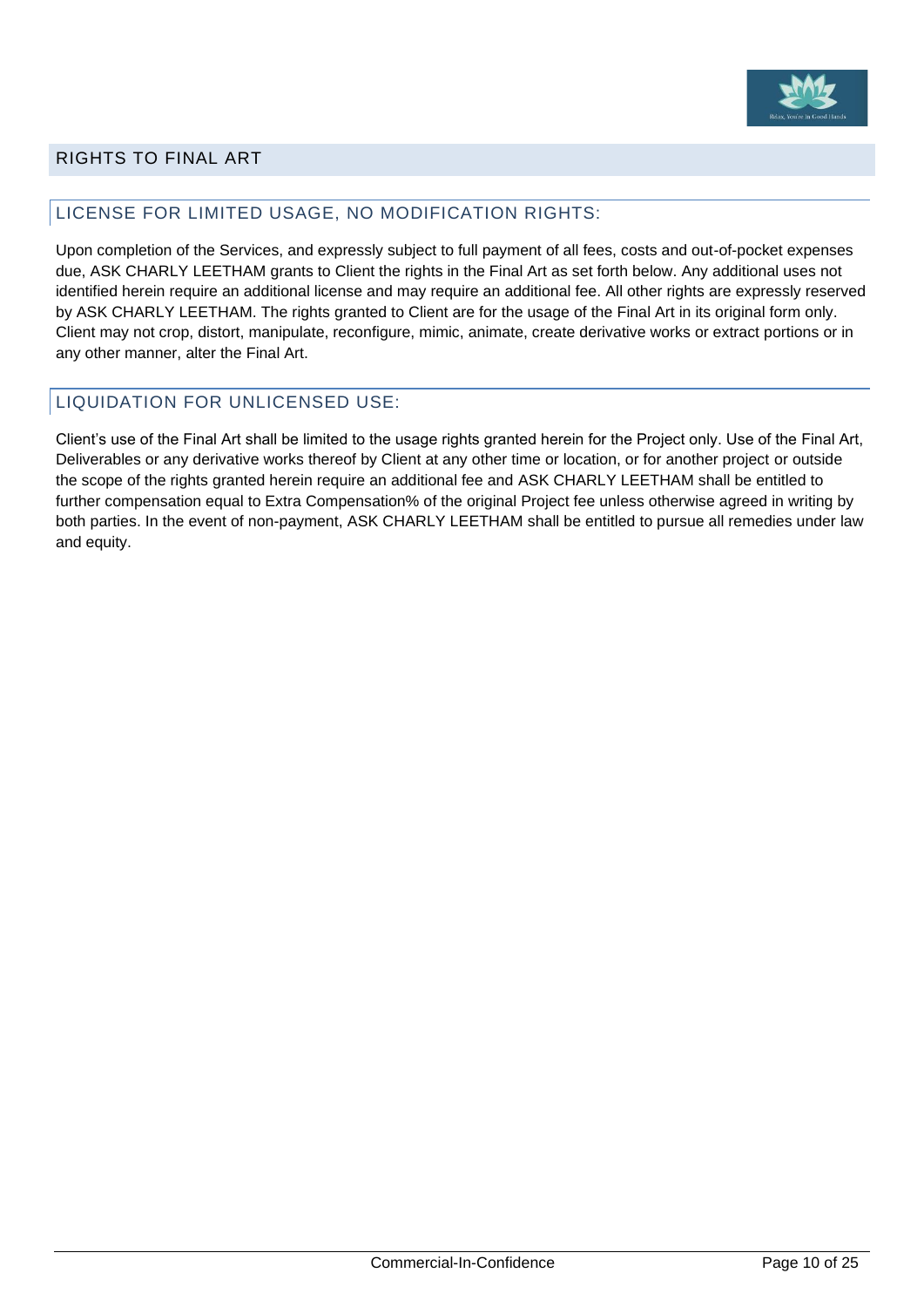

### <span id="page-15-0"></span>**ATTACHMENT D: WEBHOSTING TERMS AND CONDITIONS**

The use of services from Geek Goddess Web Hosting (a project of Leetham Trust) [hereafter referred to as "GGWH"] constitutes agreement to these terms. You may view our Privacy Policy here.

### **1.) Account Setup / Email on file**

We will setup your account after we have received payment and we and/or our payment partner(s) have screened the order(s) in case of fraud. It is your responsibility to provide us with an email address which is not @ the domain(s) you are signing up under. If there is ever an abuse issue or we need to contact you, the primary email address on file will be used for this purpose. It is your responsibility to ensure the email address on file is current or up to date at all times. If you have a domain name registered with GGWH, it is your responsibility to ensure that the contact information for your domain account and your actual domain name(s) is correct and up-to-date. GGWH is not responsible for a lapsed registration due to outdated contact information being associated with the domain. If you need to verify or change this information, you should contact our sales team via email. Providing false contact information of any kind may result in the termination of your account. In high risk transactions, it will be necessary to provide government issued identification and possibly a scan of the credit card used for the purchase. If you fail to meet these requirements, the order may be considered fraudulent in nature and be denied.

### *Ownership*

The credit card holder or owner of the PayPal e-mail address which is utilized for payment on the account is designated as the authorized owner of the account.

### *Transfers*

Our transfers team will make every effort to help you move your site to us. However, transfers are provided as a courtesy service, and we can not make guarantees regarding the availability, possibility, or time required to complete an account transfer. Each hosting company is configured differently, and some hosting platforms save data in an incompatible or proprietary format, which may make it extremely difficult if not impossible to migrate some or all account data. We will try our best, but in some cases we may be unable to assist you in a transfer of data from an old host.

The free transfer services are available for 30 days from your sign up date. Transfers outside of the 30 day free period will incur a charge; please contact our helpdesk and provide the specific details to receive a price quote.

Paid transfer fees are based on the assumption that transfers are available from another CPanel account. Should your existing hosting account not support CPanel transfers, an additional fee may apply and no gurantees' are provided.

### *Dedicated IP Address Allocation*

Any dedicated IP order in addition to ones provided with a hosting package may be subject to IP Justification. Justification practices are subject to change to remain in conformity with policies of American Registry for Internet Numbers (ARIN). We reserve the right to deny any dedicated IP request based on insufficient justification or current IP utilization.

### *Third Party Providers*

All transactions with third party providers are solely between the visitor and the individual provider. GGWH is not the agent, representative, trustee or fiduciary of you or the third party provider in any transaction. Some products provided by GGWH are provided under license with vendors, and the use of any such third party products will be governed by the applicable license agreement, if any, with such third party.

All discounts, promotions and special third party offers may be subject to additional restrictions and limitations by the third party provider. All transactions with third party providers are subject to the terms and conditions under which the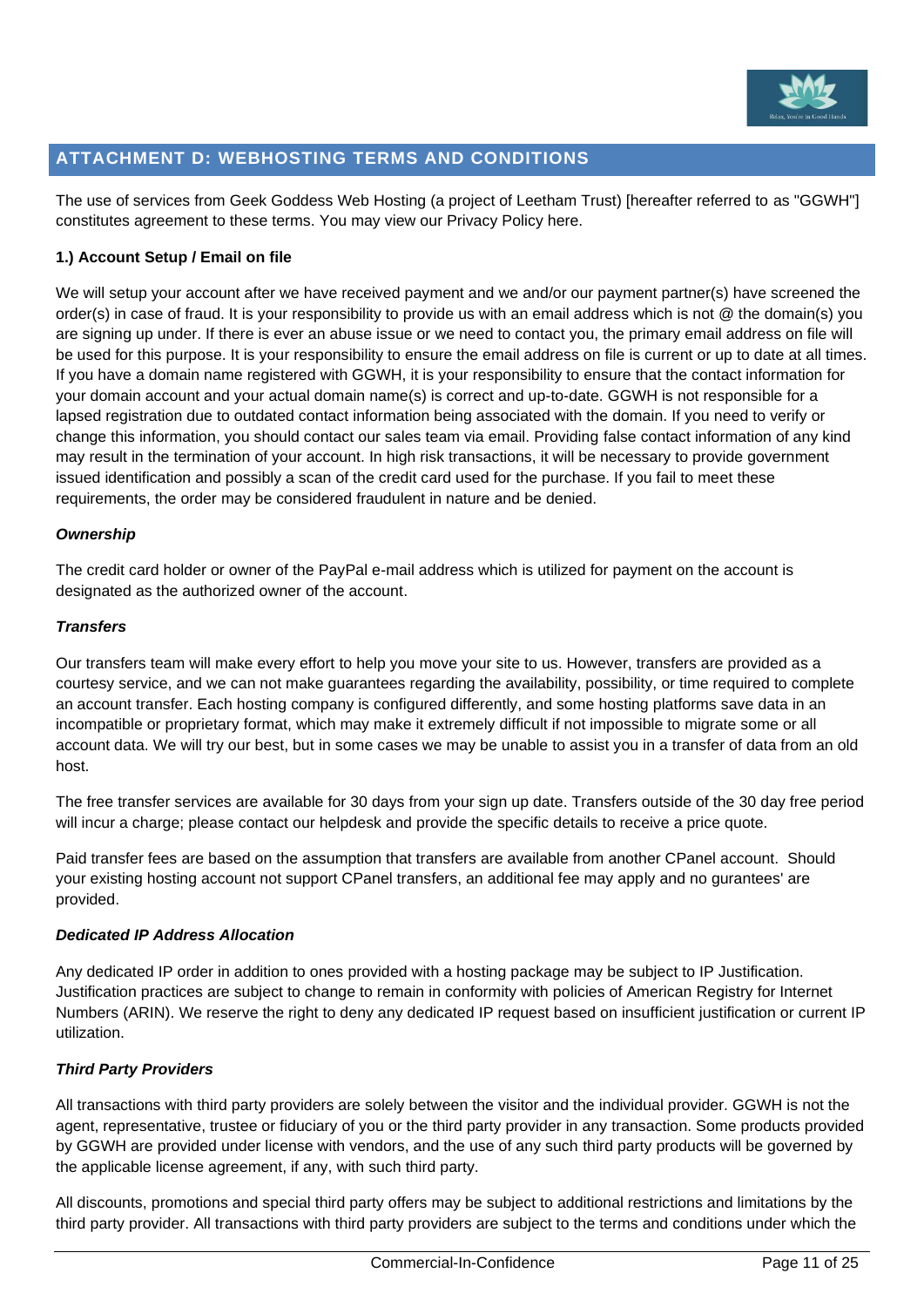

provider agrees with you to provide the goods or services. You should confirm the terms of any purchase and/or use of goods or services with the specific provider with whom you are dealing.

We do not make any representations or warranties regarding, and are not liable for, the quality, availability, or timeliness of goods or services provided by a third party provider. You undertake all transactions with these providers at your own risk. We do not warrant the accuracy or completeness of any information regarding third party providers.

### **2.) Content**

All services provided by GGWH may only be used for lawful purposes. The laws of the Australian Capital Territory, and Australia apply.

The customer agrees to indemnify and hold harmless GGWH from any claims resulting from the use of our services.

Use of our services to infringe upon any copyright or trademark is prohibited. This includes but is not limited to unauthorized copying of music, books, photographs, or any other copyrighted work. The offer of sale of any counterfeit merchandise of a trademark holder will result in the immediate termination of your account. Any account found to be in violation of anothers copyright will be expeditiously removed, or access to the material disabled. Any account found to be in repeated violation of copyright laws will be suspended and/or terminated from our hosting. If you believe that your copyright or trademark is being infringed upon, please email helpdesk@geekgoddesswebhosting.com with the information required. If the request is of a licensing issue, we may require further documentation.

Using a shared account as a backup/storage device is not permitted, with the exception of one cPanel backup of the same account. Please do not take backups of your backups.

Examples of unacceptable material on all Shared and Reseller servers include:

- Topsites
- IRC Scripts/Bots
- Proxy Scripts/Anonymizers
- Pirated Software/Warez
- Image Hosting Scripts (similar to Photobucket or Tinypic)
- AutoSurf/PTC/PTS/PPC sites
- IP Scanners
- Bruteforce Programs/Scripts/Applications
- Mail Bombers/Spam Scripts
- Banner-Ad services (commercial banner ad rotation)
- File Dump/Mirror Scripts (similar to rapidshare)
- Commercial Audio Streaming (more than one or two streams)
- Escrow/Bank Debentures
- High-Yield Interest Programs (HYIP) or Related Sites
- Investment Sites (FOREX, E-Gold Exchange, Second Life/Linden Exchange, Ponzi, MLM/Pyramid Scheme)
- Sale of any controlled substance without prior proof of appropriate permit(s)
- Prime Banks Programs
- Lottery/Gambling Sites
- MUDs/RPGs/PBBGs
- Hacker focused sites/archives/programs
- Sites promoting illegal activities
- Forums and/or websites that distribute or link to warez/pirated/illegal content
- Bank Debentures/Bank Debenture Trading Programs
- Fraudulent Sites (Including, but not limited to sites listed at aa419.org & escrow-fraud.com)
- Push button mail scripts
- Broadcast or Streaming of Live Sporting Events (UFC, NASCAR, FIFA, NFL, MLB, NBA, WWE, WWF, etc)
- **Tell A Friend Scripts**
- Anonymous or Bulk SMS Gateways
- **Bitcoin Miners**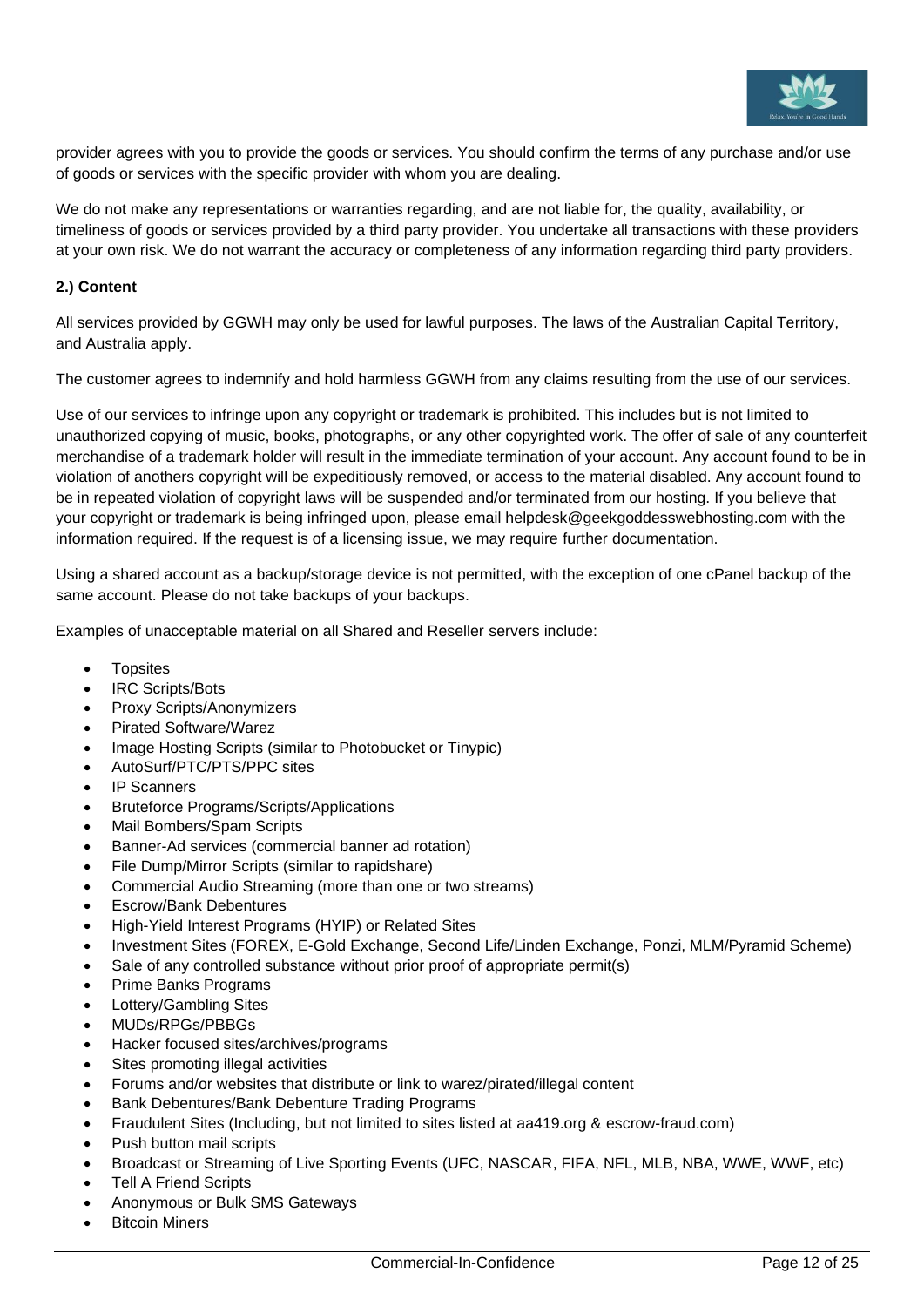

- PayDay Loan Sites (including any site related to PayDay loans, PayDay loan affiliate progams, etc)
- Examples of unacceptable material on all Dedicated servers include:
- **IRCD** (irc servers)
- IRC Scripts/Bots
- Pirated Software/Warez
- IP Scanners
- Bruteforce Programs/Scripts/Applications
- Mail Bombers/spam Scripts
- **Escrow**
- High-Yield Interest Programs (HYIP) or Related Sites
- Investment Sites (FOREX, E-Gold Exchange, Second Life/Linden Exchange, Ponzi, MLM/Pyramid Scheme)
- Sale of any controlled substance without prior proof of appropriate permit(s)
- Prime Banks Programs
- Lottery/Gambling Sites
- Hacker focused sites/archives/programs
- Sites promoting illegal activities
- Forums and/or websites that distribute or link to warez/pirated/illegal content
- Bank Debentures/Bank Debenture Trading Programs
- Fraudulent Sites (Including, but not limited to sites listed at aa419.org & escrow-fraud.com)
- Mailer Pro
- Broadcast or Streaming of Live Sporting Events (UFC, NASCAR, FIFA, NFL, MLB, NBA, WWE, WWF, etc)

GGWH services, including all related equipment, networks and network devices are provided only for authorized customer use. GGWH systems may be monitored for all lawful purposes, including to ensure that use is authorized, for management of the system, to facilitate protection against unauthorized access, and to verify security procedures, survivability, and operational security. During monitoring, information may be examined, recorded, copied and used for authorized purposes. Use of GGWH system(s) constitutes consent to monitoring for these purposes.

Any account found connecting to a third party network or system without authorization from the third party is subject to suspension. Access to networks or systems outside of your direct control must be with expressed written consent from the third party. GGWH may, at its discretion, request and require documentation to prove access to a third party network or system is authorized.

We reserve the right to refuse service to anyone. Any material that, in our judgment, is obscene, threatening, illegal, or violates our terms of service in any manner may be removed from our servers (or otherwise disabled), with or without notice.

Failure to respond to email from our abuse department within 48 hours may result in the suspension or termination of your services. All abuse issues must be dealt with via troubleticket/email and will have a response within 48 hours.

Sites hosted on GGWH's service(s) are regulated only by Australian and U.S law. Given this fact, and pursuant to Section 230(c) of the Communications Decency Act, we do not remove allegedly defamatory material from domains hosted on our service(s). The only exception to this rule is if the material has been found to be defamatory by a court, as evidenced by a court order. GGWH is not in a position to investigate and validate or invalidate the veracity of individual defamation claims, which is why we rely on the legal system and courts to determine whether or not material is indeed considered defamatory. In any case in which a court order indicates material is defamatory, libelous, or slanderous in nature; we will disable access to the material. Similarly, in any case in which a US Court has placed an injunction against specified content or material; we will comply and remove or disable access to the material in question.

The language of Section 230(c) of the Communications Decency Act fundamentally states that Internet services providers like GGWH and many of GGWH other webhosting services and brands are republishers and not the publisher of content. Our service merely provides a hosting platform and space on which to host content, and any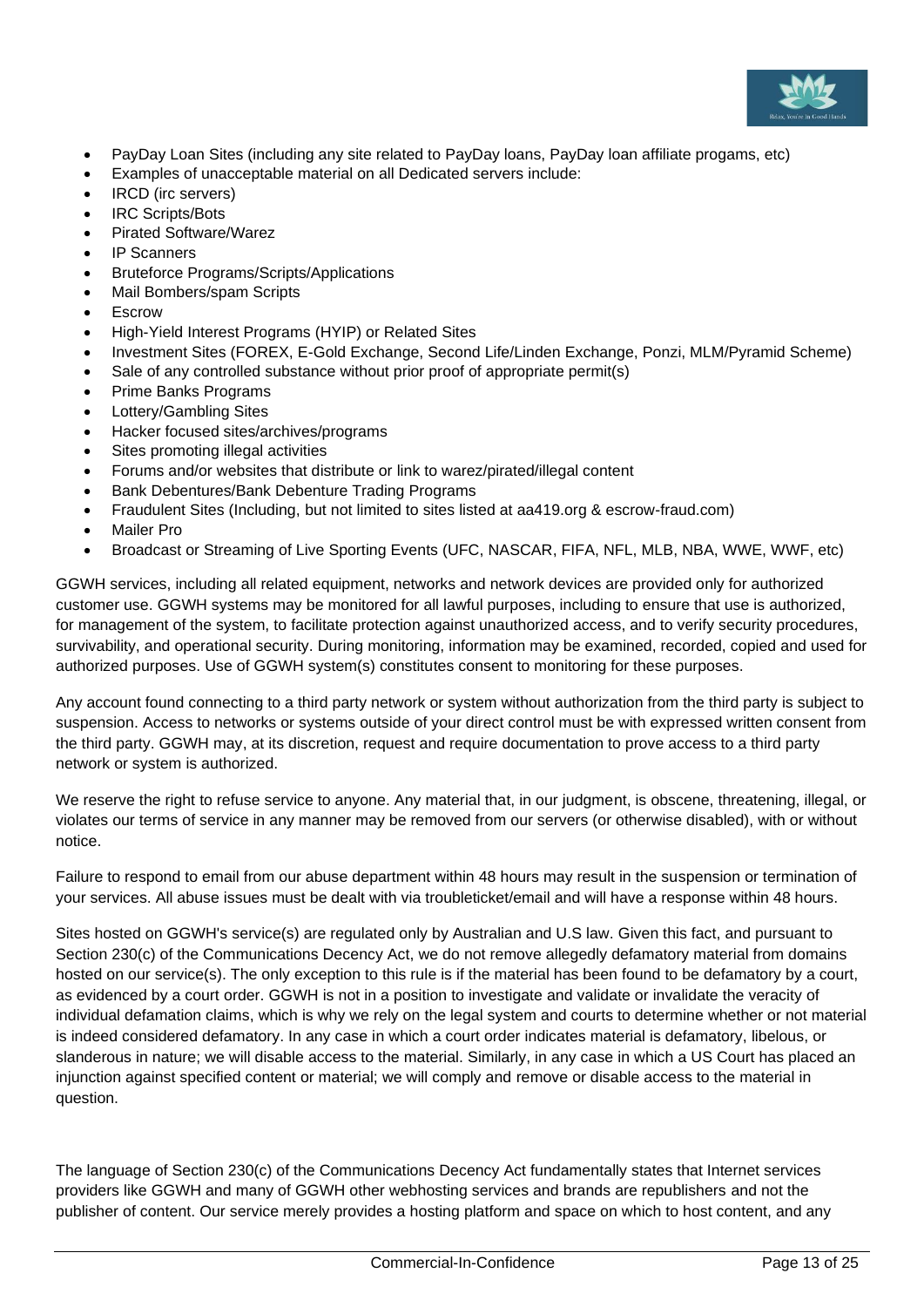

creation or publication of content on our services is the sole responsibility of the third-party user which creates or publishes the content. Therefore, GGWH should not be held liable for any allegedly defamatory, offensive or harassing content published on sites hosted under GGWH's webhosting service(s).

If in doubt regarding the acceptability of your site or service, please contact us at helpdesk@geekgoddesswebhosting.com and we will be happy to assist you.

Potential harm to minors is strictly forbidden, including but not limited to child pornography or content perceived to be child pornography (Lolita):

Any site found to host child pornography or linking to child pornography will be suspended immediately without notice.

Resellers: we will suspend the site in question and will notify you so you may terminate the account. We will further monitor your activity; more than one infraction of this type may result in the immediate termination of your account.

Direct customers: Your services will be terminated with or without notice.

Violations will be reported to the appropriate law enforcement agency.

It is your responsibility to ensure that scripts/programs installed under your account are secure and permissions of directories are set properly, regardless of installation method. When at all possible, set permissions on most directories to 755 or as restrictive as possible. Users are ultimately responsible for all actions taken under their account. This includes the compromise of credentials such as user name and password. It is required that you use a secure password. If a weak password is used, your account may be suspended until you agree to use a more secure password. Audits may be done to prevent weak passwords from being used. If an audit is performed, and your password is found to be weak, we will notify you and allow time for you to change/update your password.

HIPAA Disclaimer We are not "HIPAA compliant."

Users are solely responsible for any applicable compliance with federal or state laws governing the privacy and security of personal data, including medical or other sensitive data. Users acknowledge that the Services may not be appropriate for the storage or control of access to sensitive data, such as information about children or medical or health information. GGWH does not control or monitor the information or data you store on, or transmit through, our Services.

We specifically disclaim any representation or warranty that the Services, as offered, comply with the federal Health Insurance Portability and Accountability Act ("HIPAA"). Customers requiring secure storage of "protected health information" under HIPAA are expressly prohibited from using this Service for such purposes. Storing and permitting access to "protected health information," as defined under HIPAA is a material violation of this Terms of Service, and grounds for immediate account termination. We do not sign "Business Associate Agreements" and you agree that GGWH is not a Business Associate or subcontractor or agent of yours pursuant to HIPAA. If you have questions about the security of your data, you should contact helpdesk@geekgoddesswebhosting.com

### **3.) Zero Tolerance Spam Policy**

We take a zero tolerance stance against sending of unsolicited e-mail, bulk emailing, and spam. "Safe lists", purchased lists, and selling of lists will be treated as spam. Any user who sends out spam will have their account terminated with or without notice.

Please read our generalized mail policy.

Sites advertised via SPAM (Spamvertised) may not be hosted on our servers. This provision includes, but is not limited to SPAM sent via fax, phone, postal mail, email, instant messaging, or usenet/newsgroups. No organization or entity listed in the ROKSO may be hosted on our servers. Any account which results in our IP space being blacklisted will be immediately suspended and/or terminated.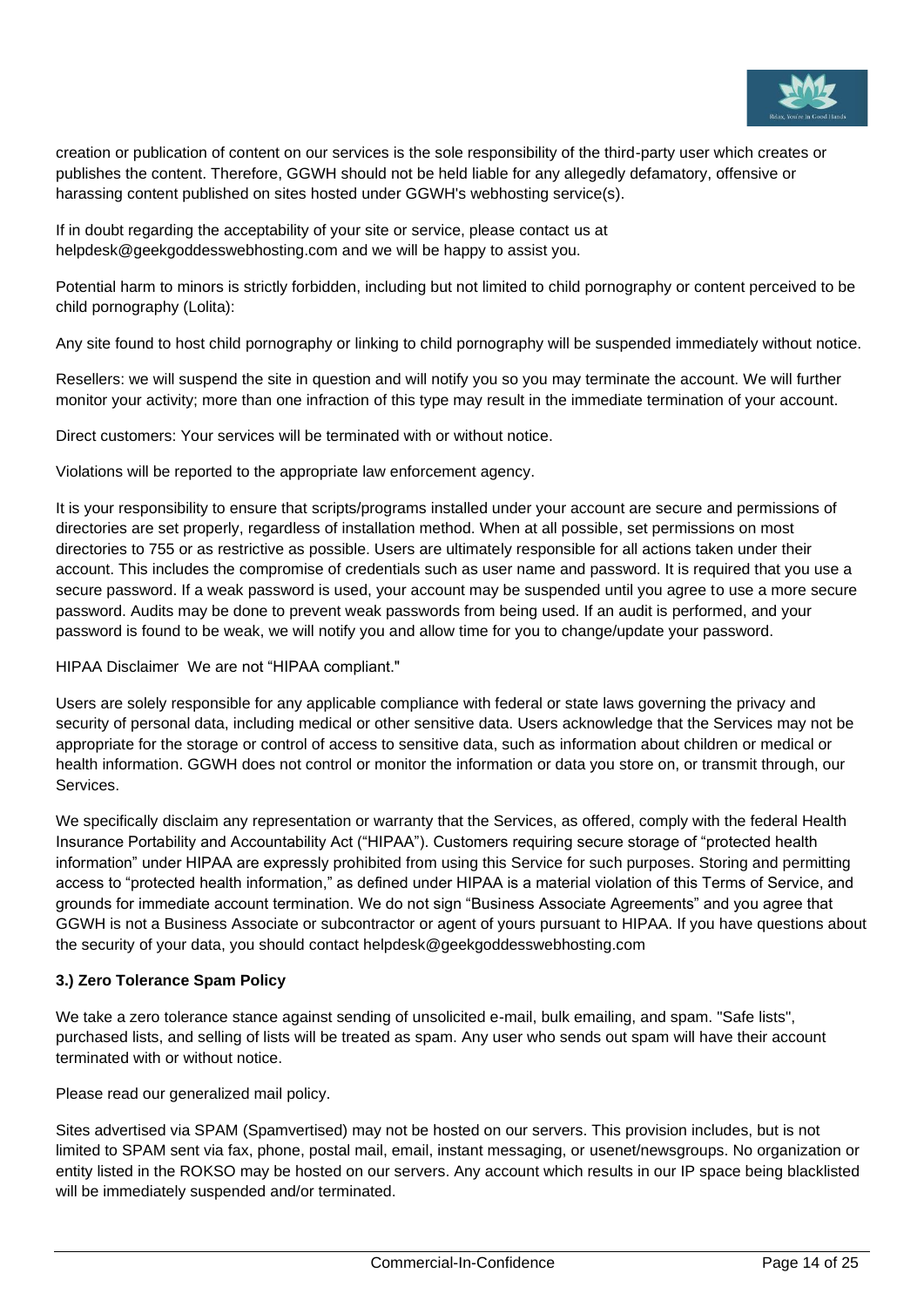

GGWH reserves the right to require changes or disable as necessary any web site, account, database, or other component that does not comply with its established policies, or to make any such modifications in an emergency at its sole discretion.

GGWH reserves the right to charge the holder of the account used to send any unsolicited e-mail a clean up fee or any charges incurred for blacklist removal. This cost of the clean up fee is entirely at the discretion of GGWH.

### **4.) Payment Information**

You agree to supply appropriate payment for the services received from GGWH, in advance of the time period during which such services are provided. Subject to all applicable laws, rules, and regulations, all payments will apply to the oldest invoice(s) in your billing account. You agree that until and unless you notify GGWH of your desire to cancel any or all services received, those services will be billed on a recurring basis.

Cancellations must be done in writing via the cancellation form provided. Once we receive your cancellation and have confirmed all necessary information with you via e-mail, we will inform you in writing (typically email) that your account has been canceled. Your cancellation confirmation will contain a ticket/tracking number in the subject for your reference, and for verification purposes. You should immediately receive an automatic "Your request has been received..." email with a tracking number. An employee will confirm your request (and process your cancellation) shortly thereafter. If you do not hear back from us, or do not receive the automatic confirmation email within a few minutes after submitting your cancellation, please contact us immediately via phone. We require that cancellations of service are done through the online form to (a) confirm your identity, (b) confirm in writing you are prepared for all files/emails to be removed, and (c) document the request. This process reduces the likelihood of mistakes, fraudulent/malicious requests, and ensures you are aware that the files, emails, and account may be removed immediately after a cancellation request is processed.

As a client of GGWH, it is your responsibility to ensure that your payment information is up to date, and that all invoices are paid on time. You agree that until and unless you notify GGWH of your desire to cancel any or all services received (by the proper means listed in the appropriate section of the Terms of Service), those services will be billed on a recurring basis, unless otherwise stated in writing by GGWH. GGWH reserves the right to bill your credit card or billing information on file with us. GGWH provides a 7 day grace period from the time the invoice is generated and when it must be paid. Any invoice that is outstanding for 14 days and not paid will result in an account suspension until account balance has been paid in full. Access to the account will not be restored until payment has been received.

It is the customer's responsibility to notify our Billing department via a support ticket created from http://helpdesk.askcharlyleetham.com after paying for a domain. Domain renewal notices and invoices are provided as a courtesy reminder and GGWH cannot be held responsible for failure to renew a domain or failure to notify a customer about a domain's renewal.

Invoices that have been paid more than once with multiple Paypal Subscriptions can only be added as credit towards the account and cannot be refunded via Paypal. If you require assistance with this provision, please visit http://helpdesk.askcharlyleetham.com to create a support ticket to our Billing department.

GGWH reserves the right to change the monthly payment amount and any other charges at anytime.

### **5.) Backups and Data Loss**

Your use of this service is at your sole risk. Our backup service runs once a week, overwrites any of our previous backups made, and only one week of backups are kept. This service is provided to you as a courtesy. GGWH is not responsible for files and/or data residing on your account. You agree to take full responsibility for files and data transferred and to maintain all appropriate backup of files and data stored on GGWH servers.

### **6.) Cancellations and Refunds**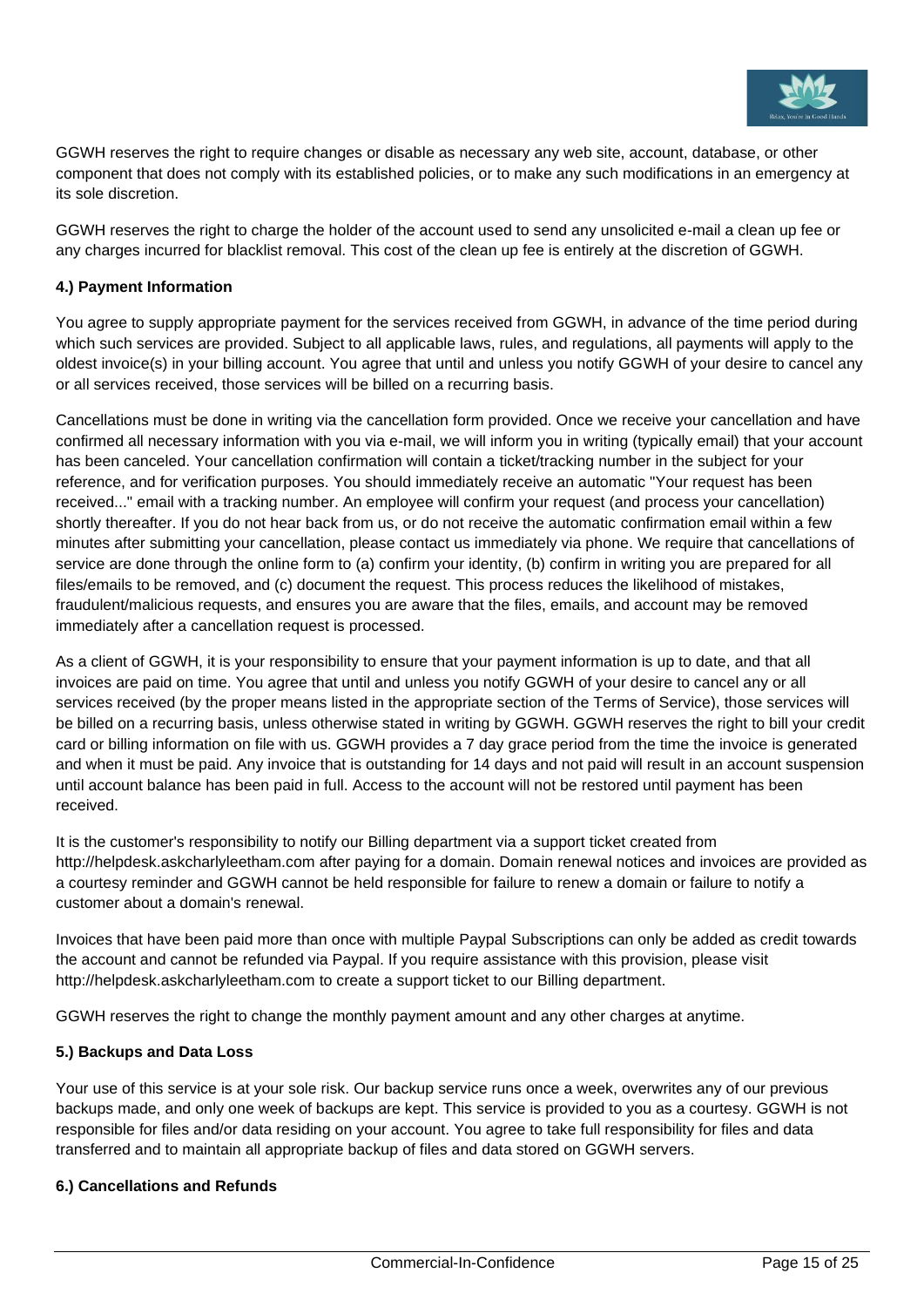

GGWH reserves the right to cancel, suspend, or otherwise restrict access to the account at any time with or without notice.

Exchange rate fluctuations for international payments are constant and unavoidable. All refunds are processed in AU dollars, and will reflect the exchange rate in effect on the date of the refund. All refunds are subject to this fluctuation and GGWH is not responsible for any change in exchange rates between time of payment and time of refund.

Customers may cancel at any time via our helpdesk.

The account will remain active until the period expires.

### **6.1) Monthly Accounts**

Cancellations will be processed at the end of the current monthly billing cycle, prior to the next month's billing.

### **6.2) Semi-Annual Accounts & Annual Accounts:**

No refund is payble. We do not charge a setup or renewal fee. No refunds are payable should the account be cancelled before it's renewal date.

The following methods of payments are non-refundable, and refunds will be posted as credit to the hosting account:

Direct Bank Transfers

Paypal

Credit Card transactions

Only first-time accounts are eligible for a refund. For example, if you've had an account with us before, canceled and signed up again, you will not be eligible for a refund or if you have opened a second account with us.

Violations of the Terms of Service will waive the refund policy.

#### **7a.) Resource Usage**

User may not:

1) Use 25% or more of system resources for longer then 90 seconds. There are numerous activities that could cause such problems; these include: CGI scripts, FTP, PHP, HTTP, etc.

2) Run stand-alone, unattended server-side processes at any point in time on the server. This includes any and all daemons, such as IRCD.

3) Run any type of web spider or indexer (including Google Cash / AdSpy) on shared servers.

4) Run any software that interfaces with an IRC (Internet Relay Chat) network.

5) Run any bit torrent application, tracker, or client. You may link to legal torrents off-site, but may not host or store them on our shared servers.

- 6) Participate in any file-sharing/peer-to-peer activities
- 7) Run any gaming servers such as counter-strike, half-life, battlefield1942, etc

8) Run cron entries with intervals of less than 15 minutes.

9) Run any MySQL queries longer than 15 seconds. MySQL tables should be indexed appropriately.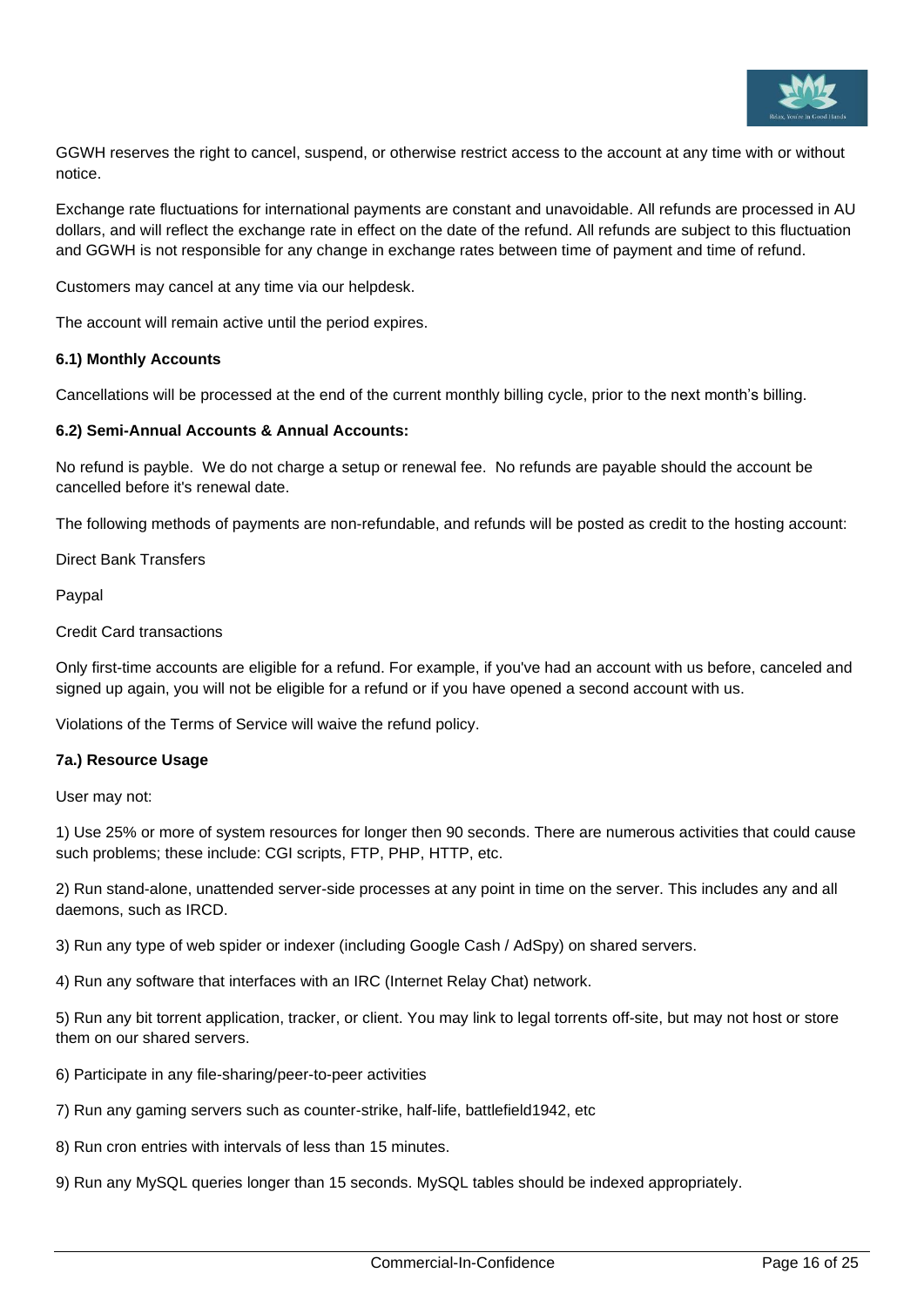

10) When using PHP include functions for including a local file, include the local file rather than the URL. Instead of include("http://yourdomain.com/include.php") use include("include.php")

11) To help reduce usage, do not force html to handle server-side code (like php and shtml).

12) Only use https protocol when necessary; encrypting and decrypting communications is noticeably more CPUintensive than unencrypted communications.

13) Violate our Email terms of use

### **7b.) INODES**

The use of more than 250,000 inodes on any shared account may potentially result in a warning first, and if no action is taken future suspension. Accounts found to be exceeding the 100,000 inode limit will automatically be removed from our backup system to avoid over-usage, however databases will still be backed up. Every file (a webpage, image file, email, etc) on your account uses up 1 inode.

### **7c.) Backup Limit**

Any shared account using more than 20 gigs of disk space will be removed from our off site weekly backup with the exception of Databases continuing to be backed up. All data will continue to be mirrored to a secondary drive which helps protect against data loss in the event of a drive failure.

### **8.) Bandwidth Usage**

You are allocated a monthly bandwidth allowance. This allowance varies depending on the hosting package you purchase. Should your account pass the allocated amount we reserve the right to suspend the account until the start of the next allocation, suspend the account until more bandwidth is purchased at an additional fee, suspend the account until you upgrade to a higher level of package, terminate the account and/or charge you an additional fee for the overages. Unused transfer in one month cannot be carried over to the next month.

### **9a.) Money back Guarantee**

We do not offer a money back guarantee

GGWH will not activate new orders or activate new packages for customers who have an outstanding balance with GGWH. For a new order to be setup or a new package to be activated, you must have a balance of \$0.00, unless otherwise stated by GGWH in writing.

### **9b.) Uptime Guarantee**

If your shared / reseller server has a physical downtime that is not within the 99.2% uptime you may receive one month of credit on your account. Approval of the credit is at the discretion of GGWH dependent upon justification provided. Third party monitoring service reports may not be used for justification due to a variety of factors including the monitor's network capacity/transit availability. The uptime of the server is defined as the reported uptime from the operating system and the Apache Web Server which may differ from the uptime reported by other individual services. To request a credit, please visit http://helpdesk.askcharlyleetham.com to create a support ticket to our Billing department with justification. Uptime guarantees only apply to shared / reseller solutions.

### **10.) Reseller: Client Responsibility**

Resellers are responsible for supporting their clients. GGWH does not provide support to our Reseller's Clients. If a reseller's client contacts us, we reserve the right to place the client account on hold until the reseller can assume their responsibility for their client. All support requests must be made by the reseller on their clients' behalf for security purposes. Resellers are also responsible for all content stored or transmitted under their reseller account and the actions of their clients'. GGWH will hold any reseller responsible for any of their clients actions that violate the law or the terms of service.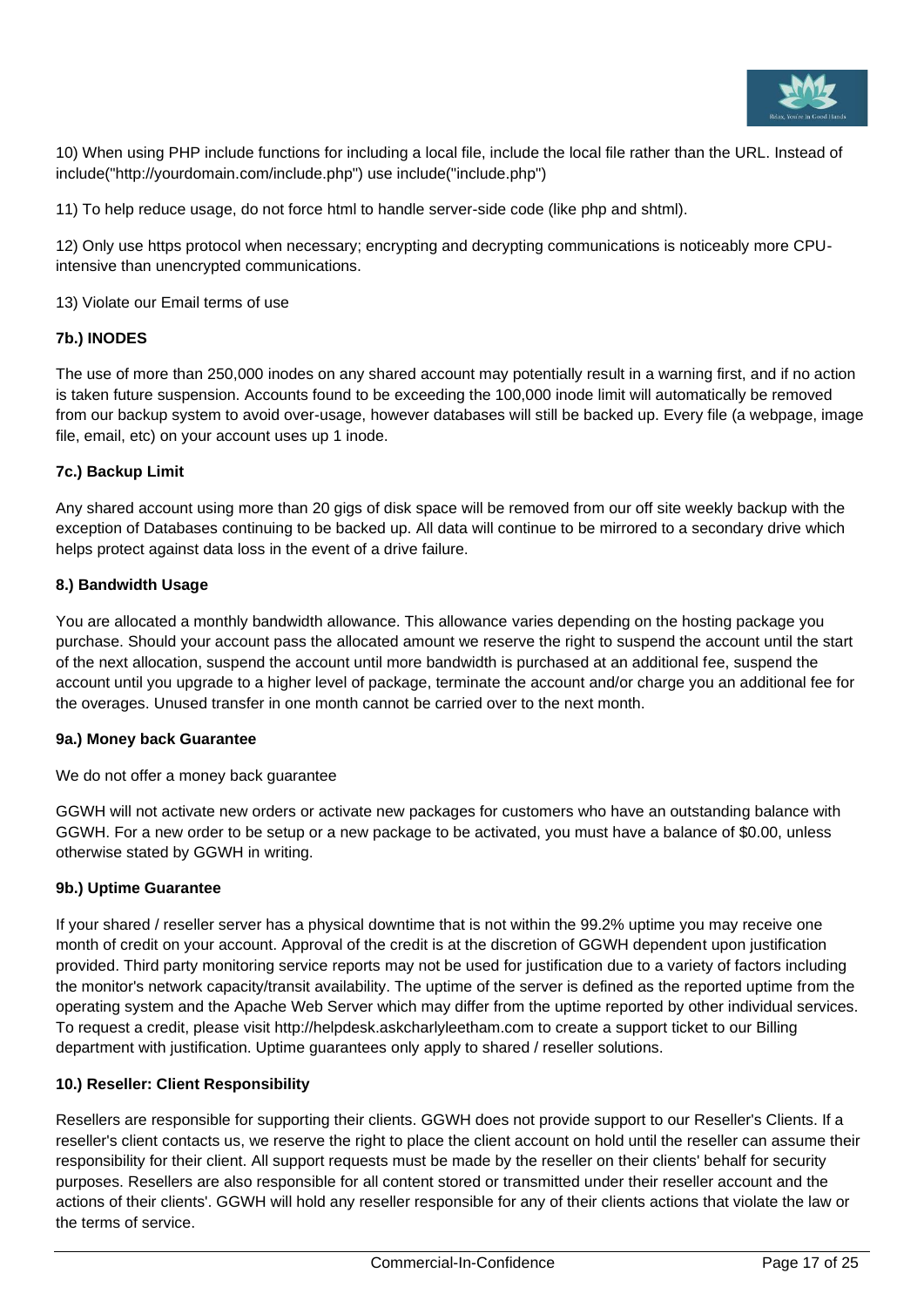

### **11.) Shared (non-reseller accounts)**

Shared accounts may not resell web hosting to other people, if you wish to resell hosting you must use a reseller account. You must maintain your own backups.

### **12.) Dedicated Servers**

GGWH reserves the right to reset the password on a dedicated server if the password on file is not current so that we may do security audits as required by our datacenter. It is the responsibility of the client to ensure that there is a valid email address and current root password on file for their dedicated server on file to prevent downtime from forced password resets. GGWH reserves the right to audit servers as needed and to perform administrative actions at the request of our datacenter. Dedicated servers are NOT backed up by us and it is the responsibility of the client to maintain backups or have a solution for this. It is your responsibility to maintain backups.

### **13.) Price Change**

The amount you pay for hosting is subject to annual review. We reserve the right to change prices listed on GGWH, and the right to increase or decrease the amount of resources given to plans at any time.

### **14.) Coupons**

Discounts and coupon codes are reserved for first-time accounts \*or first-time customers\* only and may not be used towards the purchase of a domain registration unless otherwise specified. If you have signed up using a particular domain, you may not resign up for that domain using another coupon at a later date. Any account found in violation of these policies will be reviewed by our sales department and the appropriate invoices will be added to the account. Coupon abuse will not be tolerated and may result in the suspension or termination of the account. Coupons or discounts are only valid towards the initial purchase, and do not affect the renewal or recurring price.

### **15a.) Indemnification**

Customer agrees that it shall defend, indemnify, save and hold GGWH harmless from any and all demands, liabilities, losses, costs and claims, including reasonable attorney's fees asserted against GGWH, its agents, its customers, officers and employees, that may arise or result from any service provided or performed or agreed to be performed or any product sold by customer, its agents, employees or assigns. Customer agrees to defend, indemnify and hold harmless GGWH against liabilities arising out of; (1) any injury to person or property caused by any products sold or otherwise distributed in connection with GGWH; (2) any material supplied by customer infringing or allegedly infringing on the proprietary rights of a third party; (3) copyright infringement and (4) any defective products sold to customers from GGWH's server.

### **15b.) Arbitration**

By using any GGWH services, you agree to submit to binding arbitration. If any disputes or claims arise against GGWH or its subsidiaries, such disputes will be handled by an arbitrator of GGWH's choice. Arbitrators shall be attorneys or retired judges and shall be selected pursuant to the applicable rules. All decisions rendered by the arbitrator will be binding and final. The arbitrator's award is final and binding on all parties. You are also responsible for any and all costs related to such arbitration.

#### **16.) Disclaimer**

GGWH shall not be responsible for any damages your business may suffer. GGWH makes no warranties of any kind, expressed or implied for services we provide. GGWH disclaims any warranty or merchantability or fitness for a particular purpose. This includes loss of data resulting from delays, no deliveries, wrong delivery, and any and all service interruptions caused by GGWH and its employees.

### **17.) Disclosure to law enforcement**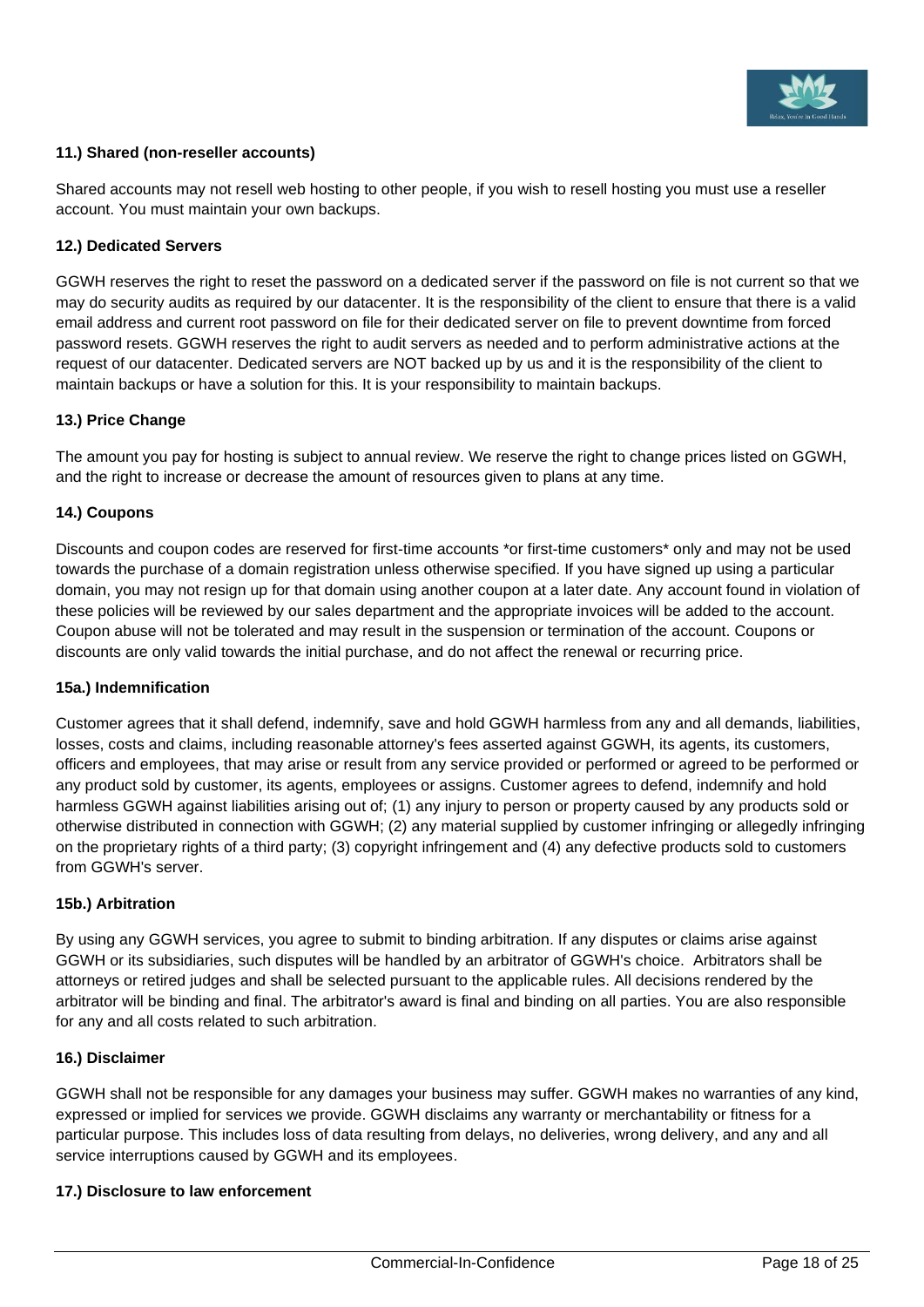

GGWH may disclose any subscriber information to law enforcement agencies without further consent or notification to the subscriber upon lawful request from such agencies. We will cooperate fully with law enforcement agencies.

### **18.) Changes to the TOS**

GGWH reserves the right to revise its policies at any time without notice.

### **Email Policy**

### **Limits**

There is a 500 outgoing email hourly limit per domain. This limit is also applied towards Mailman. If you send over this amount in any hour, most of the e-mails will bounce back with an undeliverable error. If this occurs, it will then take some time for your account to be able to send again so we recommend waiting at least 1 hour after this issue occurs to begin sending email again.

Many of our servers have a limit of 30 POP3/IMAP checks per hour per each user's connecting IP address. If you go over this you're likely to get a wrong password error message or an error stating "login incorrect". If this occurs, please wait an hour and it will automatically unblock you. To prevent this from happening again, please make sure to disable auto checking or at least set it to something higher such as once every 10 minutes.

Any mailing list larger than 5,000 addresses will require a dedicated server or VPS hosting solution from us. Note: Dividing one large list into smaller lists to get below this limit is not allowed.

There is also a limit to the number of Mailman mailing lists permitted as follows (NOTE: This does not apply to other mailing list programs such as PHPList. This only applies to Mailman.)

All business packages: Unlimited number of Mailman mailing lists

### **Mailing Lists Rules**

1. Any time you're sending a message no matter how large your e-mail list is you must throttle it. We recommend you throttle it to at the very least sending 1 email every 8 seconds. (Sending 1 every 8 seconds would send 450 emails within 1 hour, keeping you below the 500 outgoing email limit.) If the mailing list software you're using does not allow you to throttle you must switch to an application or script that will. We recommend PHPList, which can be found in your CPanel, under Quickinstall.

IMPORTANT: If you do not throttle and you try sending 500 emails, the server will try sending all 500 in 1 second which is not possible on our shared servers. This will cause a very high load on the server and the entire server will be sluggish, potentially affecting your sites and service, until this sending process is completed. It is our job to keep the server up and running without being sluggish or experiencing issues. Anyone who causes the server's load to go high will be suspended and the process will be terminated. If you choose not to throttle, you will most likely be suspended for crashing the server.

2. Any mailing list over 900 email addresses is only allowed to be sent to during off-peak times to prevent high server loads. Off peak times qualify as all day Saturday and Sunday, and 1AM - 8AM Eastern Standard Time, Monday through Friday.

3. The list must be a Double Opt-In list. This means a user has subscribed for a newsletter or other email marketing messages by explicitly requesting it and confirming the email address to be their own. Confirmation is usually done by responding to a notification/confirmation email sent to the email address the end user specified. The double opt-in method eliminates the chance of abuse where somebody submits someone else's email address without their knowledge and against their will. You will not be permitted to mail any mailing list that you were given or purchased. In doing so, this will also be considered spamming and may result in termination of the offending account.